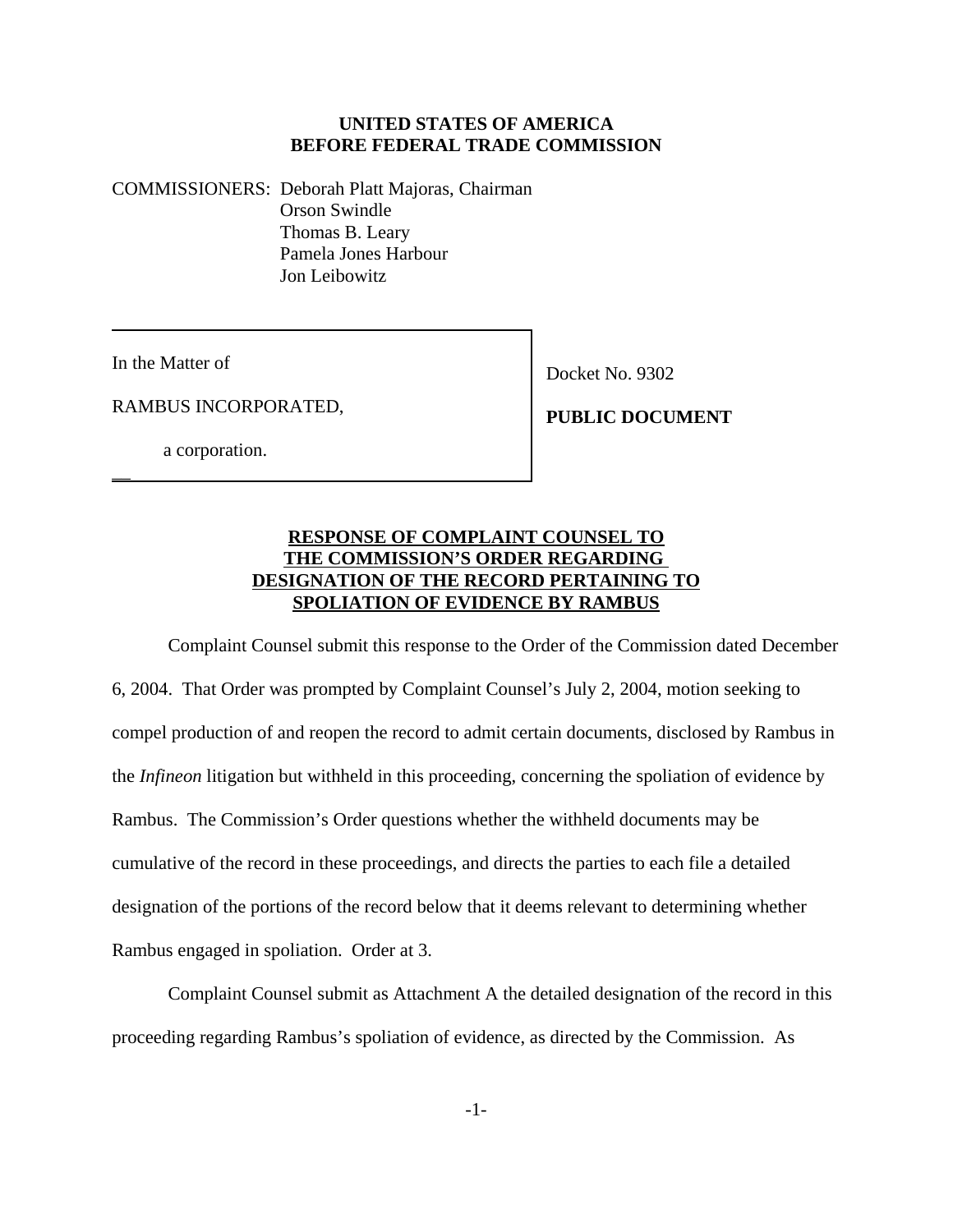further explication and designation of the record, Complaint Counsel also direct the Commission's attention to Complaint Counsel's Motion for Default Judgment Relating to Respondent Rambus's Willful, Bad-Faith Destruction of Material Evidence (filed below December 20, 2002), which discusses the evidence then known to Complaint Counsel and deemed relevant on the question of Rambus document spoliation.<sup>1</sup>

 Complaint Counsel also respond on several other matters pertinent to the Commission's Order. We inform the Commission of recent events in other pending litigation pertaining to the issue of Rambus document spoliation, including the recent revelation that Rambus conducted another "Shred Day" in December 2000 – complete with widespread collection of documents in burlap sacks to be destroyed by an industrial shredding company – in the midst of on-going discovery in the *Infineon* litigation and after Commission staff had begun its investigation of this matter. In addition, we address the ongoing relevance of the issue of spoliation in this proceeding, and the question of cumulativeness raised by the Commission's Order.

# **I. Since the Earlier Filings with the Commission on the Issue of Rambus Document Spoliation, There Have Been Events in Other Pending Litigation Relevant to this Issue and the Pending Motion.**

As discussed in the pending motion, Complaint Counsel seek production of certain documents pertaining to the Rambus destruction of documents that have been produced to the

<sup>1</sup> This pretrial motion below was filed with copies of the relevant documents, as well as a compact disk containing copies of key documents and video clips of relevant deposition transcripts. Attachment B to this filing is a table providing exhibit numbers for those attachments to the motion that subsequently were used as trial exhibits. Complaint Counsel also submit herewith a compact disk containing video clips of portions of the deposition testimony of Rambus's outside counsel Lester Vincent, relevant to the issue of spoliation, that were admitted into evidence and played in open court in this matter, in the event the Commission wishes to view what was seen by the administrative law judge.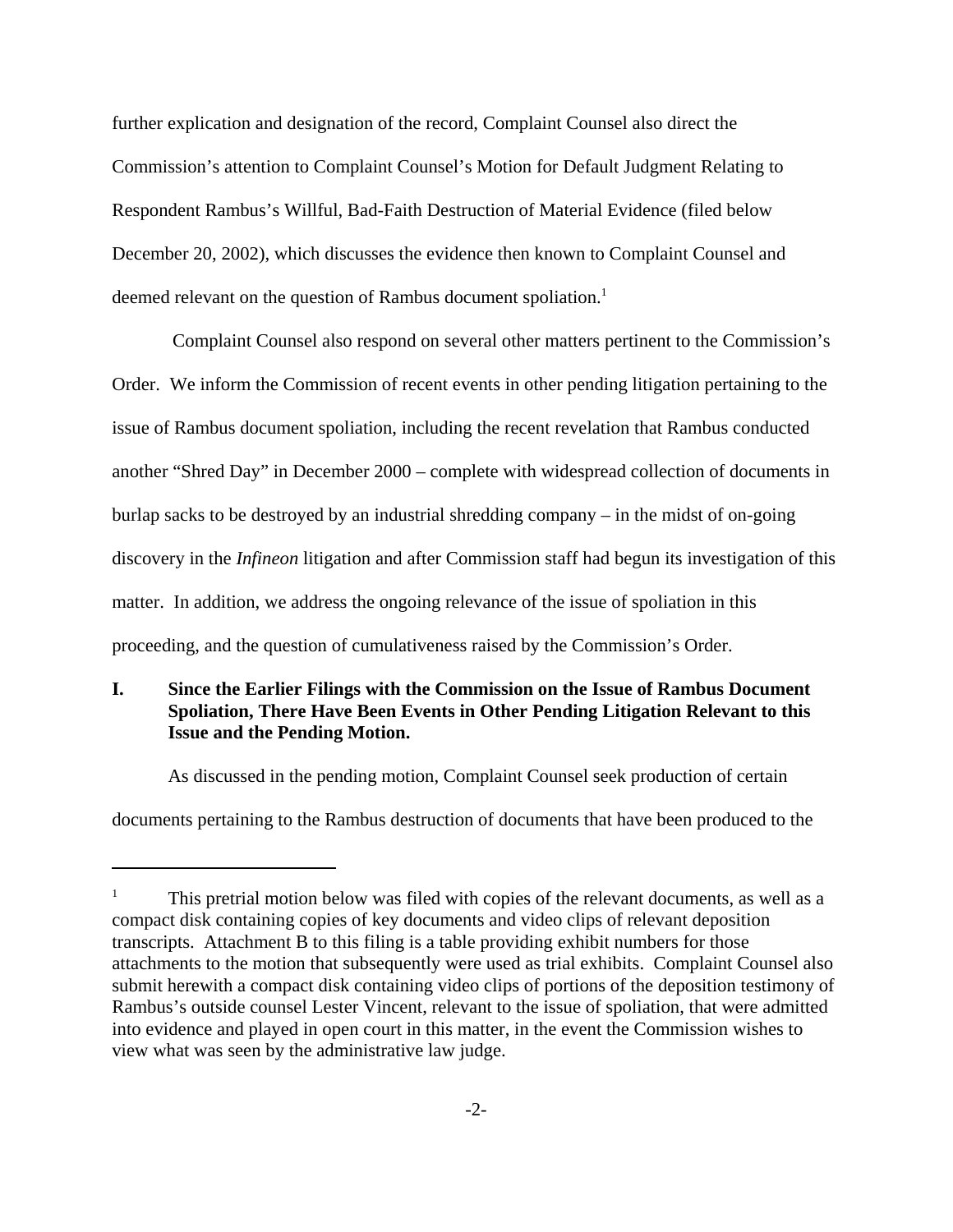private litigants in the *Infineon* litigation but have not been produced to Complaint Counsel or the Commission in this case (the "Spoliation Documents"). Those documents were reviewed *in camera* by Judge Payne and led to the characterization of the Rambus conduct contained in Judge Payne's rulings and discussed in the pending motion.

Recent events in the *Infineon* litigation provide some further elucidation of the scope and character of the documents withheld by Rambus. First, it appears that the number of relevant and withheld documents may be considerably greater than the 49 documents produced by Rambus to Infineon in September 2004 (but withheld from the Commission). In a telephone conference on November 19, 2004, Judge Payne ordered that approximately 280 additional documents relating to the Rambus document destruction, in possession of two law firms representing Rambus, be produced for *in camera* review by the Judge in a similar fashion to that conducted earlier. (See Attachment C). Complaint Counsel are not aware whether this process has been completed.

Second, recent filings and hearings in the *Infineon* litigation provide some further indication of the contents of the withheld documents, at least as viewed by parties in that case who (unlike Complaint Counsel or the Commission) have had a chance to review the documents. For example, on December 13, 2004, Infineon filed a Motion to Dismiss in that case based on grounds of document destruction and litigation misconduct by Rambus (Attachment D). As alternative relief, that motion seeks adverse inferences based on Rambus's spoliation of evidence, tracking specific proposed inferences to specific destroyed documents that Infineon argues supports the proposed inferences. *Id.* at 55-58. However, the public version of that filing (the only version available to Complaint Counsel) redacts the specific document references

-3-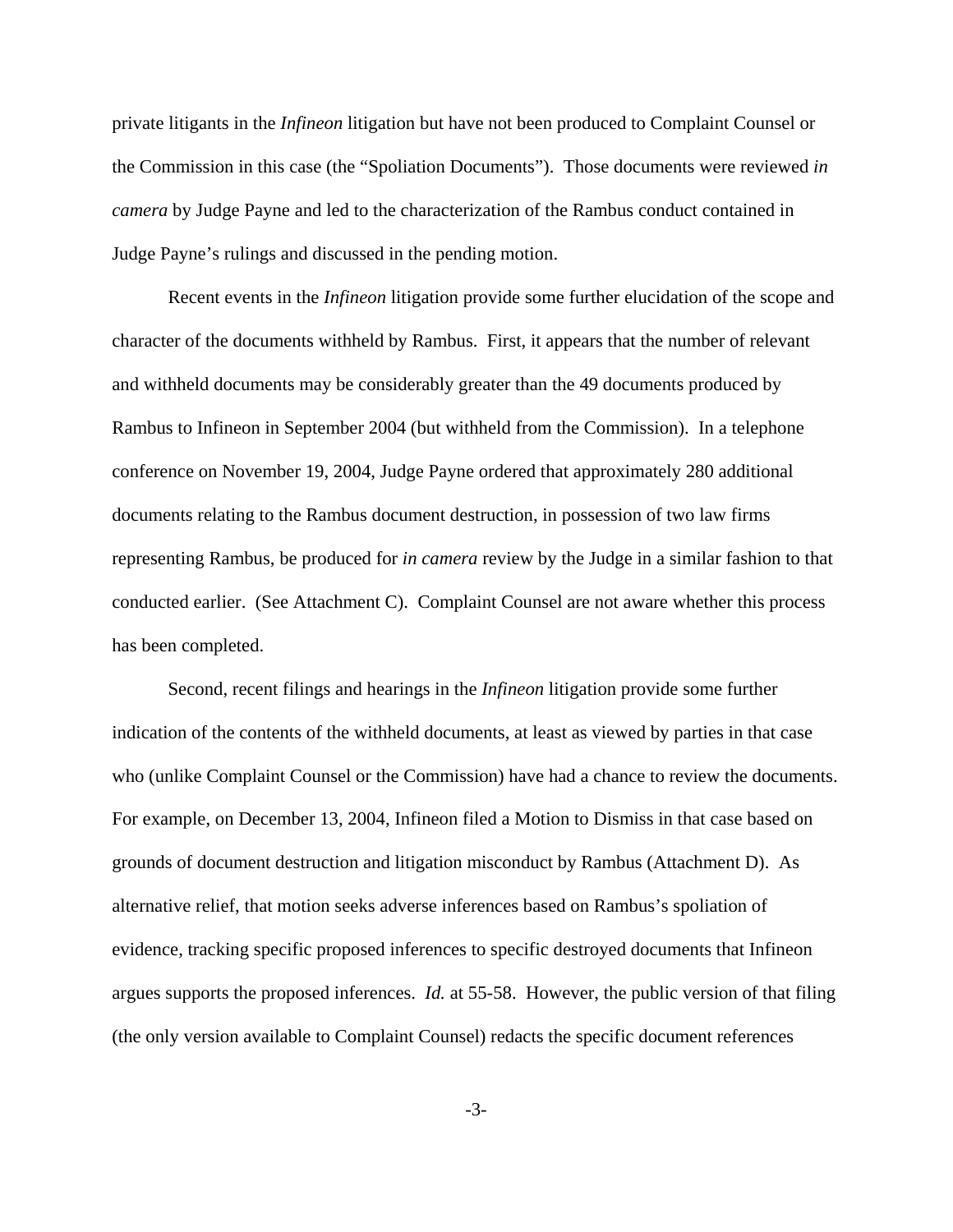supporting particular proposed inferences.

In addition, recent hearings in the *Infineon* litigation suggest that the scope of the Rambus conduct in destroying documents may be even more extensive than previously suspected by Complaint Counsel. From the transcript of hearings held on December 3, 2004, in the *Infineon* litigation, it appears that Rambus may have engaged in continued destruction of documents after Commission staff began its investigation of this matter. These transcripts indicate that in December 2000, after it had sued Infineon for infringement and while the Commission staff's initial phase investigation was ongoing,<sup>2</sup> Rambus apparently held "Shred Day 2000."<sup>3</sup> Although Complaint Counsel has no access to the confirming documents, it appears that Shred Day 2000 (like the similar events in 1998 and apparently 1999) involved wholesale, company-wide collection of massive volumes of documents in burlap sacks to be shredded by an industrial shredder, all without any instruction or oversight to ensure preservation of evidence relevant to Rambus's ongoing litigation or the Commission's investigation, and without any

 $2^2$  In August 2000, Rambus sued Infineon in Federal District Court for the Eastern District of Virginia, alleging patent infringement. In October 2000, Commission staff opened its investigation of Rambus. On December 26, 2000, the Commission approved compulsory process in this matter (Attachment E). On December 29, 2000, Commission staff informed Rambus of the investigation and instructed Rambus to preserve relevant documents (Attachment F), and in January 2001, Commission staff issued a subpoena to Rambus. (Attachment G).

<sup>3</sup> Transcript of Conference, *Rambus Inc. v. Infineon Technologies AG*, Civil Action No. 3:00CV524 (E.D. Va. December 3, 2004) (hereinafter, "Conference Transcript;" Attachment H) at 10-11 ("We know now they shred millions of documents in 1999, and we know now that they did it again in December 2000 while this case was pending."); *see also id*. at 17, 25, 57 ("Now we have the documents that show it happened. We even have the shredding invoices that show how many burlap sacks were destroyed.").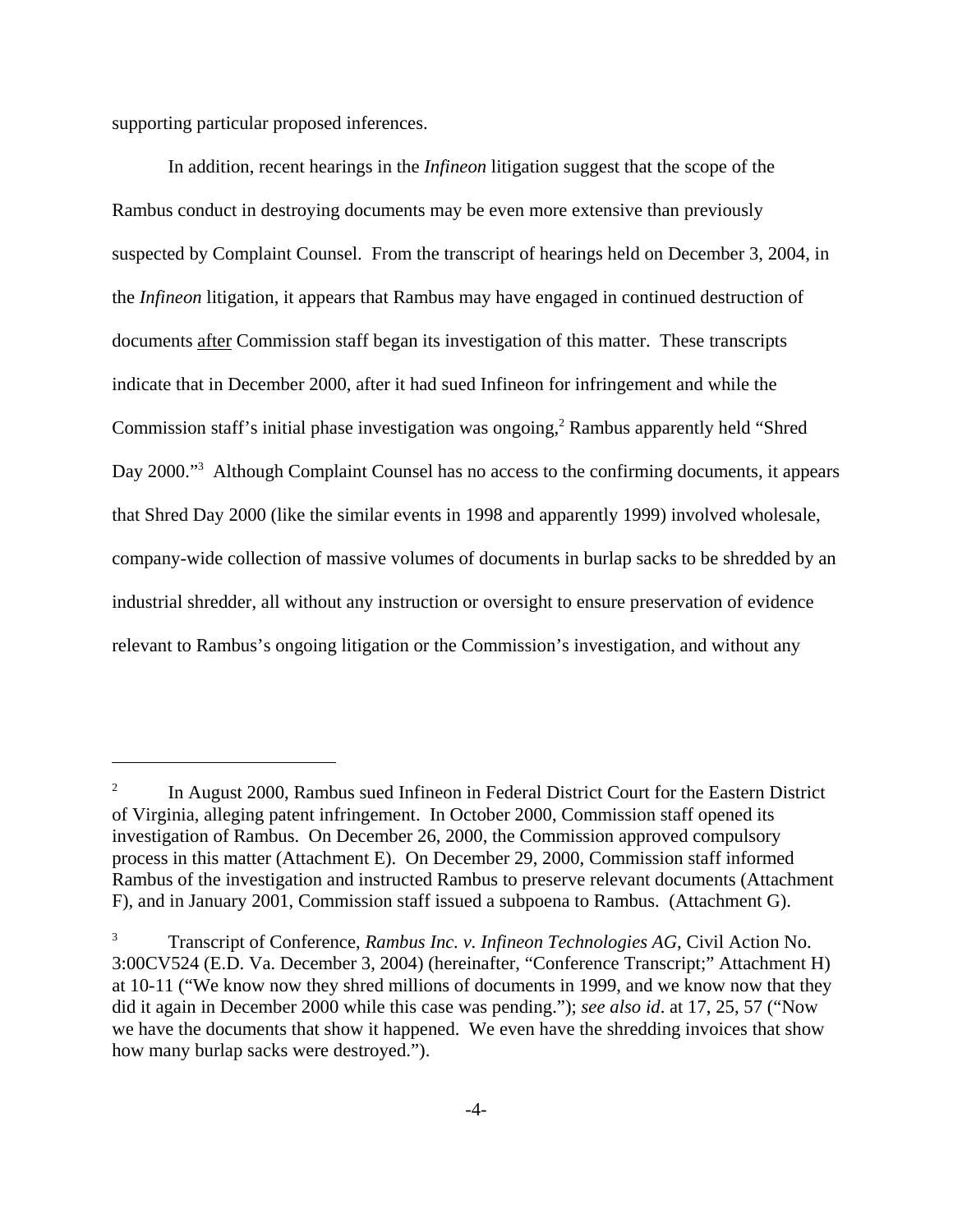record of what was destroyed.<sup>4</sup> It appears that Rambus conducted Shred Day 2000 before Commission staff formally notified Rambus of the Commission's investigation; Complaint Counsel do not know whether Rambus may have learned of the investigation through industry sources before conducting Shred Day 2000.<sup>5</sup>

Finally, Complaint Counsel have become aware that the issue of Rambus document spoliation has become an issue in an additional pending litigation. In the ongoing litigation between Rambus and Hynix in the Northern District of California, Judge White conducted his own *in camera* review of the Spoliation Documents, and concluded that Hynix has established a *prima facie* case to compel production of these documents. Before compelling production, however, he ordered further briefing, giving Rambus the opportunity to rebut this *prima facie* showing.<sup>6</sup>

#### **II. The Issue of Document Destruction Remains Highly Relevant to This Case.**

The question of spoliation has, throughout this case, been highly relevant. As Judge Timony held below, the extensive document destruction engaged in by Rambus was, at a minimum, undertaken with "gross negligence concerning and reckless disregard of its

<sup>6</sup> Attachment I (Order, N.D. Cal., Dec. 17, 2004)

*Id.* at 53-54 ("In December of 2000, ... Rambus again passes out burlap sacks to everybody in the company. . . . and there is a major office cleaning, and they destroyed documents. The shredding company comes. We have the shredding invoices. . . . [Rambus's 30(b)(6) witness testified] there was no express criteria except the document retention policy that Joel Karp had instituted.").

Two months later, in February 2001, Rambus submitted a White Paper to Commission Staff containing the misrepresentations set forth in Complaint Counsel's Reply Brief at 54-55.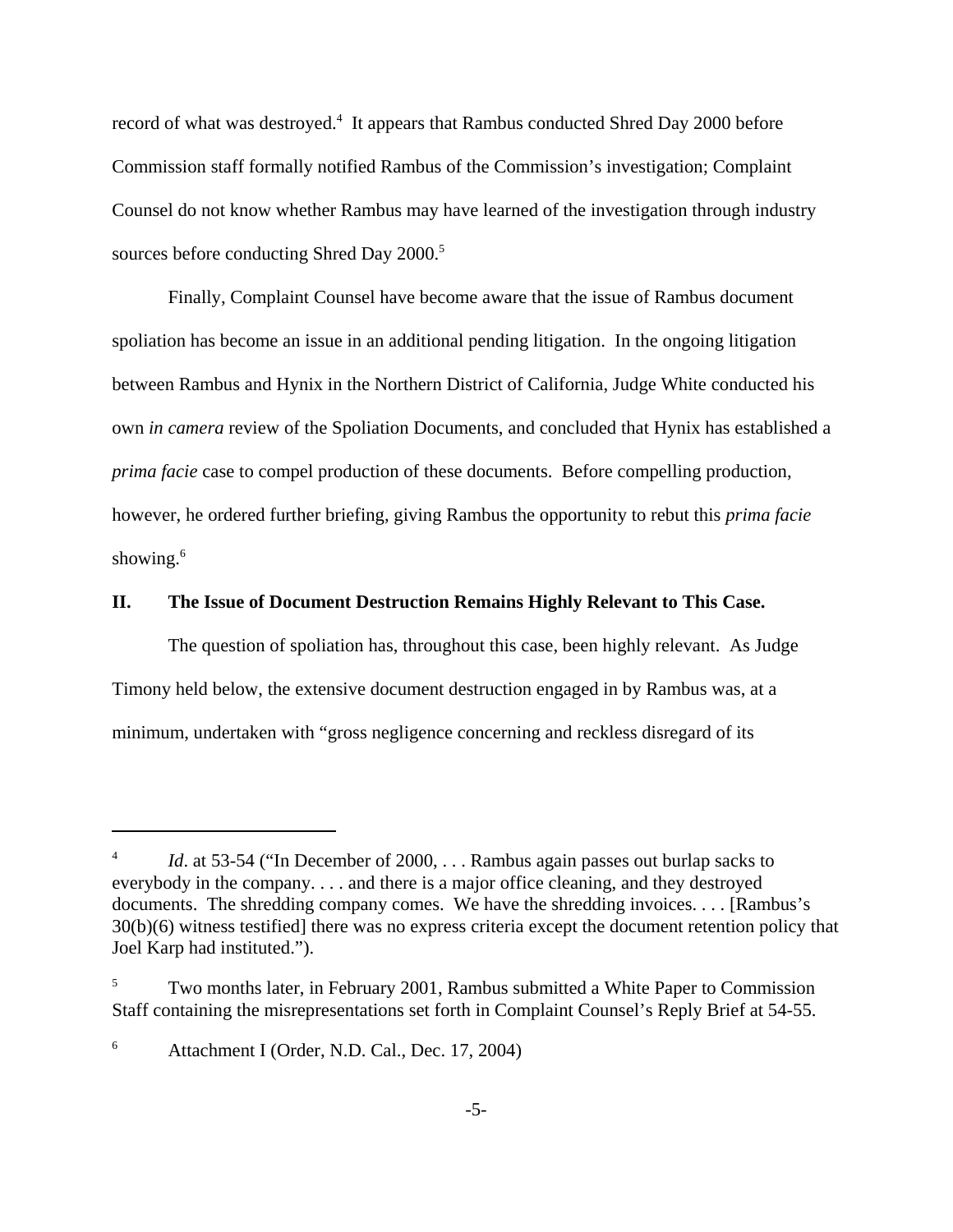obligations to preserve documents relevant to litigation"<sup>7</sup> – specifically, Rambus's planned enforcement of its patents against users of the JEDEC standards. (The Spoliation Documents appear to confirm that Rambus's destruction of documents was more than negligent – it was deliberate.) Based on Rambus's "intentional destruction of documents that it knew or should have known were relevant to reasonably forseeable litigation," Judge Timony prior to trial below ordered that the following "rebuttable adverse presumptions" would exist for the remainder of the administrative proceedings:<sup>8</sup>

- 1. Rambus knew or should have known from its pre-1996 participation in JEDEC that developing JEDEC standards would require the use of patents held or applied for by Rambus;
- 2. Rambus never disclosed to other JEDEC participants the existence of these patents;
- 3. Rambus knew that its failure to disclose the existence of these patents to other JEDEC participants could serve to equitably estop Rambus from enforcing its patents as to other JEDEC participants;
- 4. Rambus knew or should have known from its participation in JEDEC that litigation over the enforcement of its patents was reasonably forseeable;
- 5. Rambus provided inadequate guidance to its employees as to what documents should be retained and which documents should be purged as part of its corporate document retention program;
- 6. Rambus's corporate document retention policy specifically failed to direct its employees to retain documents that could be relevant to any forseeable litigation; and
- 7. Rambus's corporate document retention program specifically failed to

<sup>7</sup> Order on Complaint Counsel's Motions for Default Judgment (February 26, 2003) at 8; *see also* Order Granting Complaint Counsel's Motion for Collateral Estoppel (February 26, 2003) at 5.

<sup>8</sup> *Id.* at 8-9.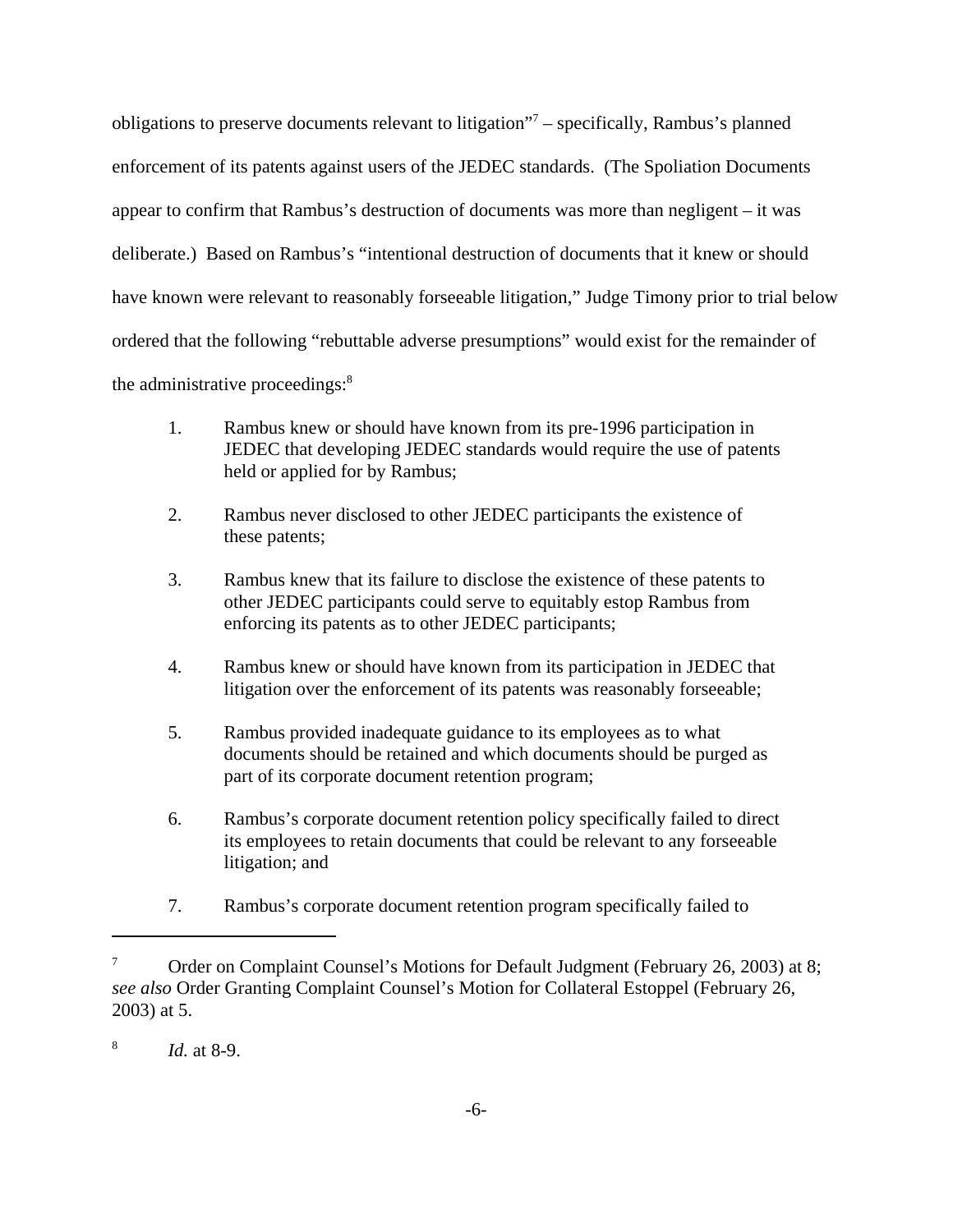require employees to create and maintain a log of the documents purged pursuant to the program.<sup>9</sup>

In his initial decision, Judge McGuire chose not to credit any of these presumptions as material to the disposition of the case.<sup>10</sup> Judge McGuire did not, however, find that the adverse presumptions had been rebutted by record evidence. Rather, the reasoning was based on Judge McGuire's conclusions that the presumptions were "moot" or "not relevant to any material issues."<sup>11</sup>

According to Judge McGuire, the first two presumptions (that Rambus knew that the developing JEDEC standards would require use of Rambus patents, and that Rambus failed to disclose the existence of its patents) were "moot" because Judge McGuire believed that the

- (2) Rambus, at the time it implemented its 'document retention policy,' '[c]learly . . . contemplated that it might be bringing patent infringement suits during this timeframe' if its efforts to persuade semi-conductor manufacturers to license 'its JEDEC-related patents' 'were not successful.'
- (3) Rambus's 'document destruction' was done 'in anticipation of litigation.'

<sup>&</sup>lt;sup>9</sup> Judge Timony also ruled that the following findings of fact made by the district court in *Rambus, Inc. v. Infineon Technologies AG* are binding on Rambus in this litigation:

<sup>(1)</sup> When 'Rambus instituted its document retention policy in 1998,' it did so, 'in part, for the purpose of getting rid of documents that might be harmful in litigation.'

Order Granting Complaint Counsel's Motion for Collateral Estoppel (February 26, 2003) at 5. Rambus did not appeal this order or these findings in its cross-appeal, and thus these findings are binding on Rambus in this matter.

<sup>10</sup> *Initial Decision* at 244.

 $11$  *Id.* at 244-245.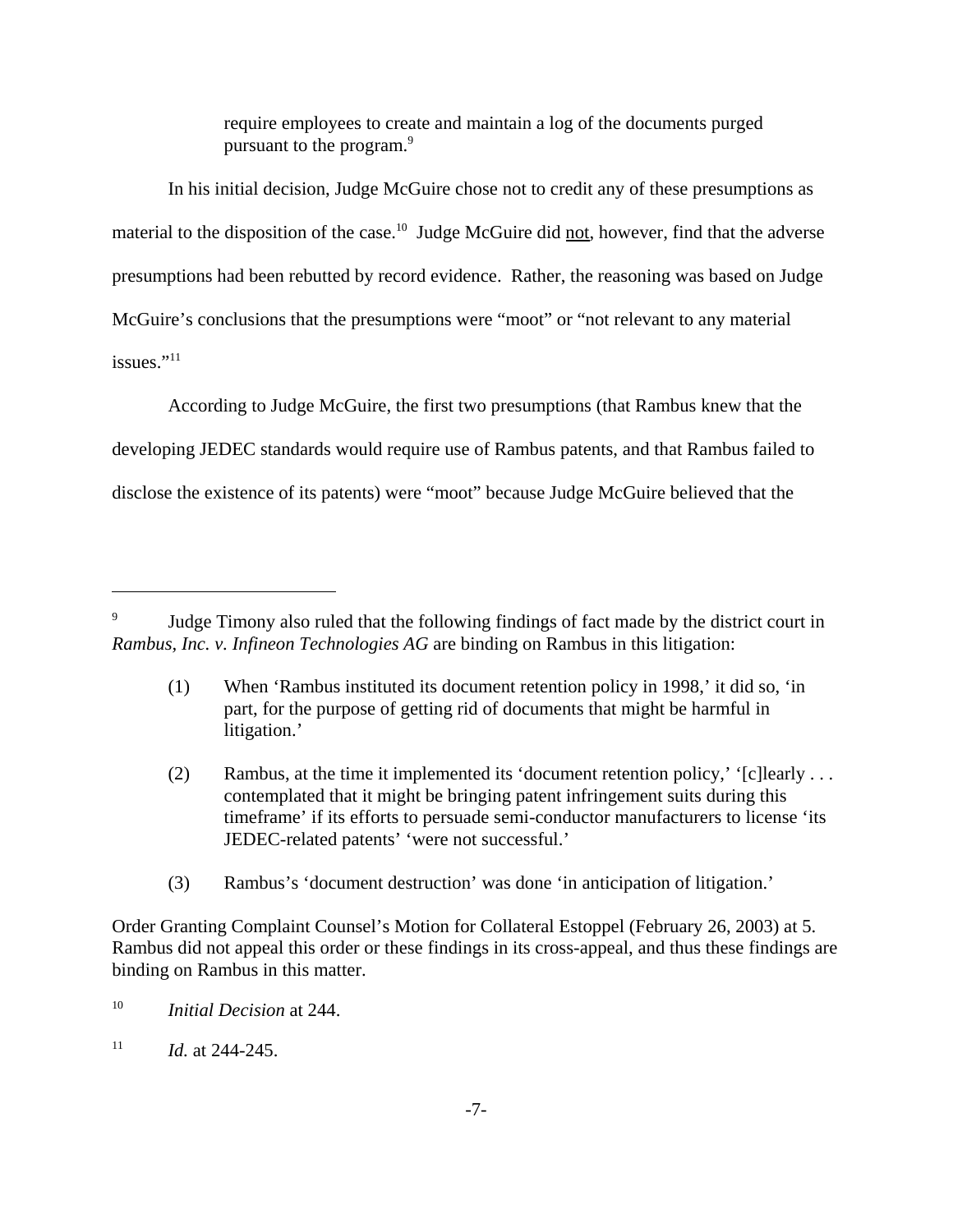JEDEC disclosure requirements were merely "voluntary."12 His conclusion of mootness, therefore, rested in large part on his mistaken interpretation of Rambus's obligations as a JEDEC participant, which as discussed at length in Complaint Counsel's merits briefs is one of the most fundamental issues presented in this case. To the extent Commissioners may disagree with Judge McGuire's interpretation of Rambus's obligations pursuant to JEDEC's purpose, policies and rules, then Rambus's knowledge that its patents pertained to JEDEC work and its failure to disclose them would be directly relevant. Thus, the application of these adverse presumptions remains centrally involved in the resolution of this appeal.

Judge McGuire summarily ignored the remaining presumptions on grounds, not that they had been rebutted by record evidence, but rather that they were "not relevant to any material issues."<sup>13</sup> As noted above, the presumptions that Judge McGuire considered irrelevant stated, among other things, that Rambus failed to provide adequate guidance to its employees concerning what documents were to be retained or purged, failed to direct employees to retain documents that might be relevant to foreseeable litigation, and failed to direct employees to maintain any log of the documents that were purged. It is baffling how these matters could be considered irrelevant; indeed, Judge McGuire's "silly" finding<sup>14</sup> that "there is no indication that

<sup>&</sup>lt;sup>12</sup> *Id.* at 245. As to the second presumption, concerning Rambus's failure to disclose the existence of its patents to JEDEC, Judge McGuire concluded not only that the issue was moot but also that Rambus, while not actually disclosing its patent interests, had raised "red flags" concerning potential patent enforcement, a factual conclusion that is fundamentally in dispute before the Commission. *Id.* Application of the adverse presumption is relevant to the resolution of this disputed issue.

<sup>13</sup> *Id.* at 245.

<sup>14</sup> That's "really kind of a silly finding, isn't it?" Oral Argument, Second Session (December 9, 2004) ("Oral Argument") at 159 (question of Commissioner Leary).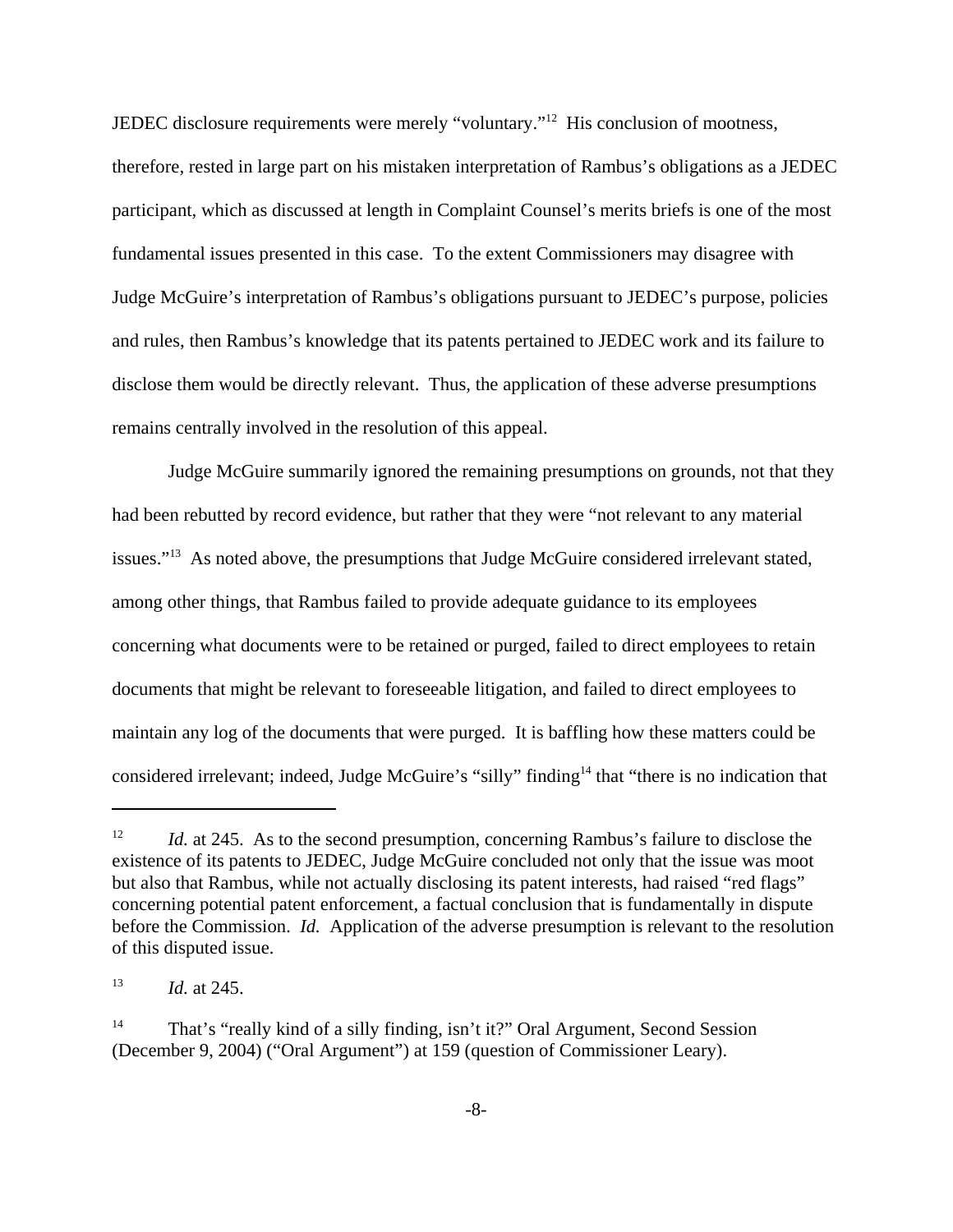any documents, relevant and material to the issues in this case, were destroyed" in Rambus's spoliation of evidence<sup>15</sup> is flatly contradicted by the simple fact that nobody can say for certain today what was destroyed. Yet at oral argument, Rambus counsel continued to argue that the Rambus document destruction program did not destroy any documents pertaining to the scope of Rambus's claims and their relationship to JEDEC's work, the motivation for its conduct, or the evaluation of alternative technologies.<sup>16</sup> These issues are of course at the heart of the merits of this case, and could well have been illuminated by documents from Rambus files that no longer exist.

In short, in light of the rebuttable presumptions established by Judge Timony, the continuing representations by Rambus counsel about the contents of the missing documents, and crucial disputed fact issues pertaining to Rambus's knowledge and intent, the question of Rambus's document spoliation continues to be highly relevant in this case. Whether or not the Commission chooses to order production of the Spoliation Doc, the Commission necessarily must consider whether and what inferences to apply in its weighing of the record evidence here in light of the conduct of Rambus in destroying documents.

## **III. Not Having Seen the Spoliation Documents, Complaint Counsel Cannot Say Whether They Are Cumulative.**

The Commission's Order states that the documents produced by Rambus in the *Infineon* case but withheld here "appear to address only the process by which Rambus developed and implemented its document retention program" and not the content of the destroyed documents,

<sup>15</sup> *Initial Decision* at 244.

<sup>&</sup>lt;sup>16</sup> Oral Argument at 161.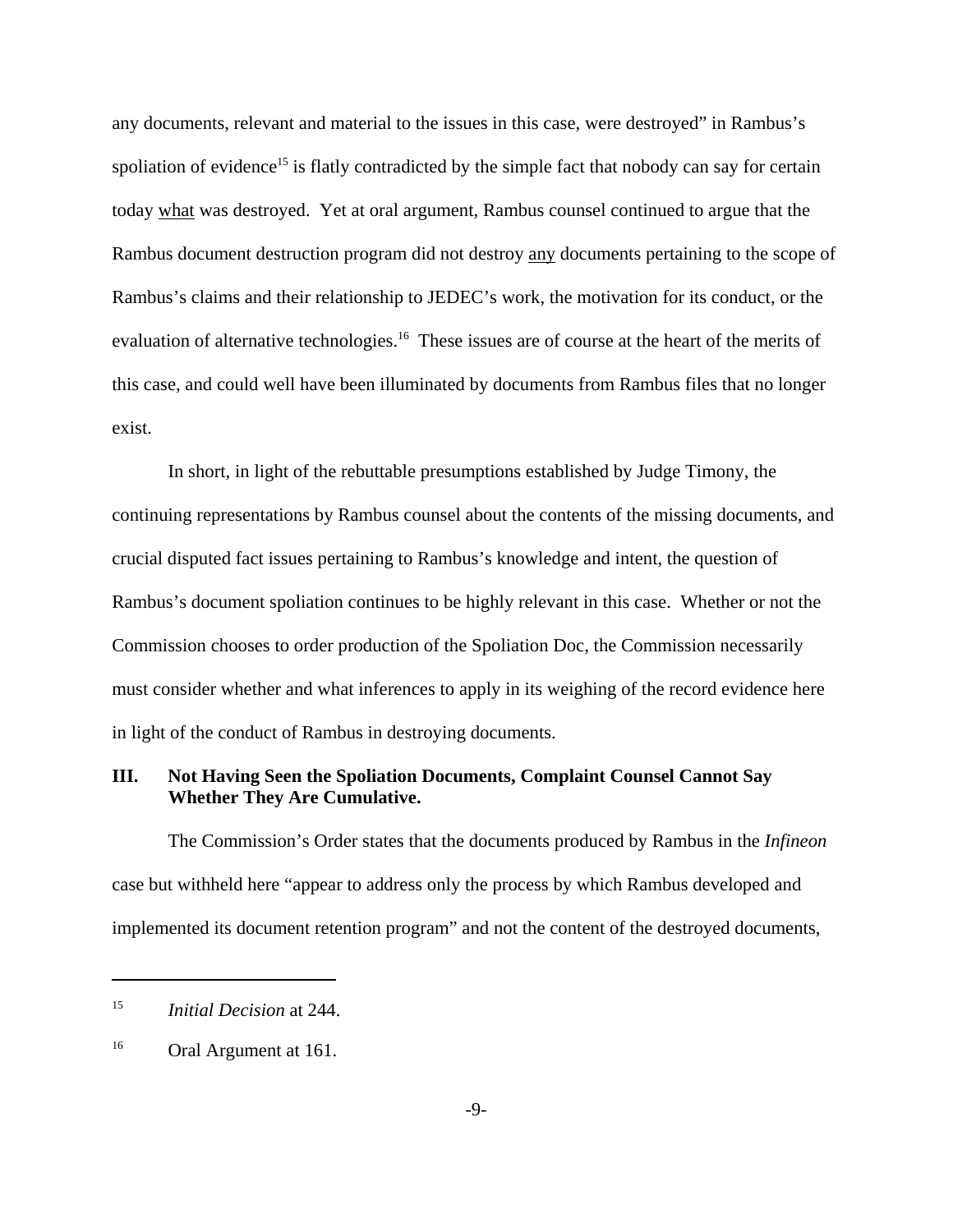and may be cumulative of the record below on the issue of spoliation. Order at 2. Complaint Counsel respectfully disagree with the first assessment. Without first reviewing the Spoliation Documents, there is no basis to conclude that they shed no light on the content of the destroyed documents. With respect to whether the Spoliation Documents are cumulative, Complaint Counsel cannot advance any informed view because Complaint Counsel have not had the opportunity to review them, nor do Complaint Counsel know how the Commission will interpret the existing record evidence on spoliation. However, it is clear that on both the issues of the process and purpose of the Rambus document destruction and the content of the destroyed documents, there continues to be material dispute between the parties, and Complaint Counsel believe that production of the Spoliation Documents would likely assist the Commission in resolving these issues.

# **A. The Spoliation Documents Do Not Appear Cumulative Regarding the Fact of Spoliation, Since Rambus's Process and Purpose in Destroying Documents Remains In Dispute.**

Complaint Counsel has not seen the Spoliation Documents, and thus cannot say for certain what those documents establish with respect to Rambus's purposes in planning and implementing its "document retention policy." The best information that Complaint Counsel has to the contents of the Spoliation Documents is reflected in the findings reached by Judge Payne in the *Infineon* litigation, based on his review of the withheld *Infineon* documents. Judge Payne concluded:

– Rambus's document policy was set up for an impermissible purpose – the destruction of relevant, discoverable documents at a time when Rambus anticipated initiating litigation to enforce its patent rights against already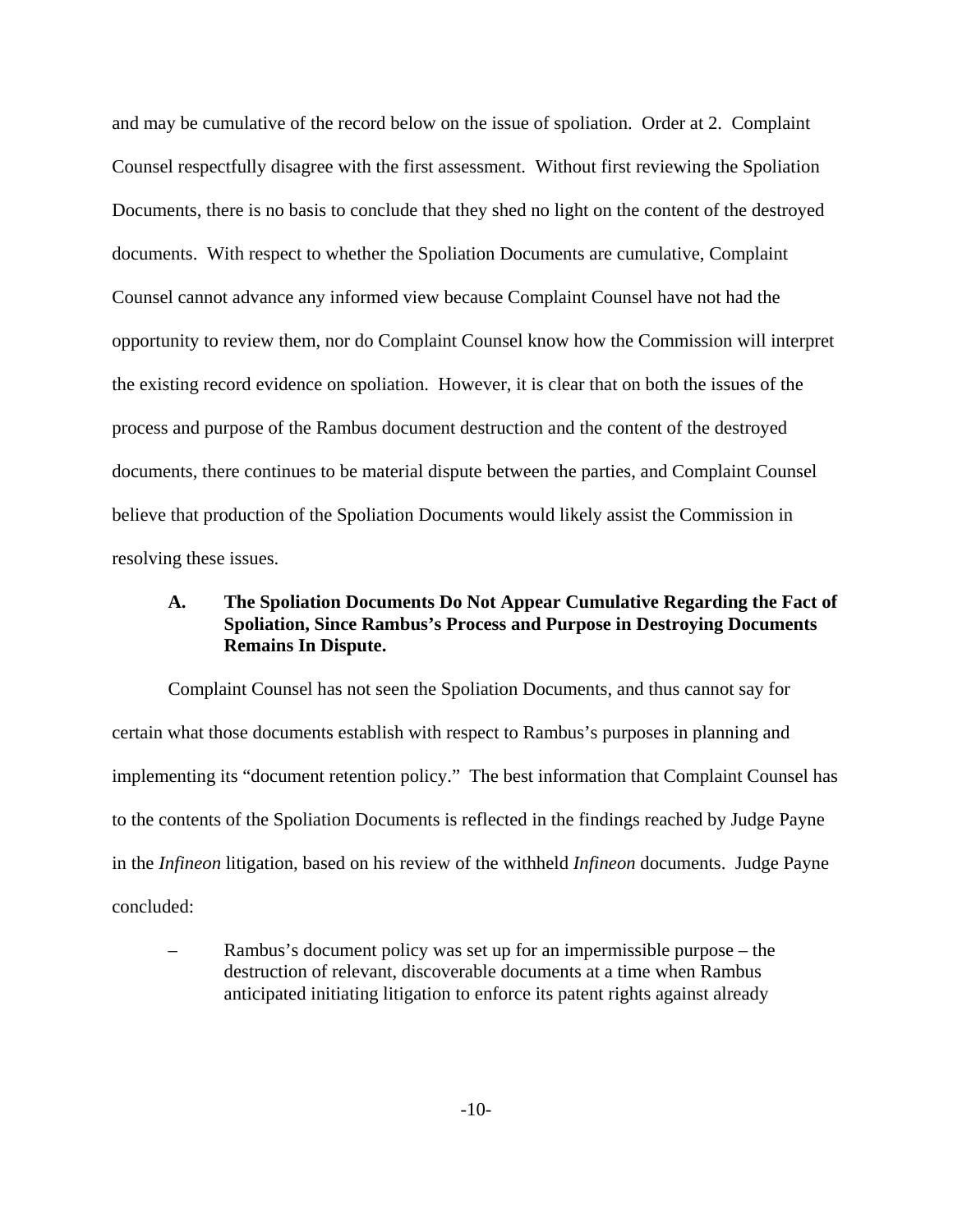identified adversaries.<sup>17</sup>

– Advice regarding the adoption and implementation of the document policy was specifically linked with Rambus's patent licensing and litigation strategy.<sup>18</sup> Rambus's document policy was an integral part of Rambus's patent litigation strategy and was part and parcel of that strategy.<sup>19</sup>

<sup>17</sup> Memorandum Opinion (Payne, J.), *Rambus Inc. v. Infineon Technologies AG*, Civil Action No. 3:00cv524 (E.D. Va. May 18, 2004) (Crime-Fraud Opinion) at 48. (A copy of the Crime-Fraud Opinion is attached to Complaint Counsel's Reply Brief as Attachment A.)

<sup>18</sup> Crime-Fraud Opinion at 44.

<sup>19</sup> Crime-Fraud Opinion at 43, 45; Memorandum Opinion (Payne, J.), *Rambus Inc. v. Infineon Technologies AG*, Civil Action No. 3:00cv524 (E.D. Va. May 18, 2004) (Waiver Opinion) at 18. (A copy of the Waiver Opinion is attached to Complaint Counsel's Reply Brief as Attachment B.)

This finding is particularly important because Rambus's "patent licensing and litigation strategy" included consideration of the risks posed by equitable estoppel and antitrust liability arising out of Rambus's conduct at JEDEC and the Commission's *Dell* decision. *See, e.g.,* CX 1941 at 1 (Vincent: "JEDEC – said need preplanning before accuse others of infringement . . . – Advising JEDEC of patent application") (emphasis in original); CX1942 (Vincent: "I said there could be equitable estoppel problem if Rambus creates impression on JEDEC that it would not enforce its patent or patent appln"); CX0711 at 16 (Crisp: "Micron says the [JEDEC disclosure] policy exists due to anti-trust concerns."); CX1958 at 12 (presentation from Vincent: "Two possible theories for non-enforcement [of a patent involved in an industry standard]: 1) Estoppel? 2) Antitrust?"); CX0837 at 1 (Crisp: "The only thing lost [pursuant to equitable estoppel] is the ability to enforce our rights against those that can prove estoppel applies . . . We do not have our patent invalidated."); CX0858 at 2 (Crisp: "I understand the concerns about the [JEDEC] patent policy and some potential exposure we could have [due to equitable estoppel and laches] in the event of future litigation."); CX1990 (Vincent: "the Federal Trade Commission charged that Dell restricted competition in the personal computer industry and undermined the standard-setting process by threatening to exercise undisclosed patent rights against computer companies adopting the VL-Bus standard."); CX1928 (Vincent: "No further participation in any standards body  $\dots$  – do not even get close!!") (emphasis in original); CX0868 (Crisp: "I think we should have a long hard look at our IP and if there is a problem, I believe we should tell JEDEC that there is a problem. Other opinions?"); CX2965 at 2 (Karp: "It is contrary to industry practice and understanding for an intellectual property owner to remain silent during the standard-setting process – and then after a standard has been adopted and implemented – later attempt to assert that its intellectual property covers the standard . . ."); Tr. 6216-19 (Diepenbrock: Rambus's participation in JEDEC led to risk that some of Rambus's patents could be rendered unenforceable pursuant to equitable estoppel); CX3124 at 190-194,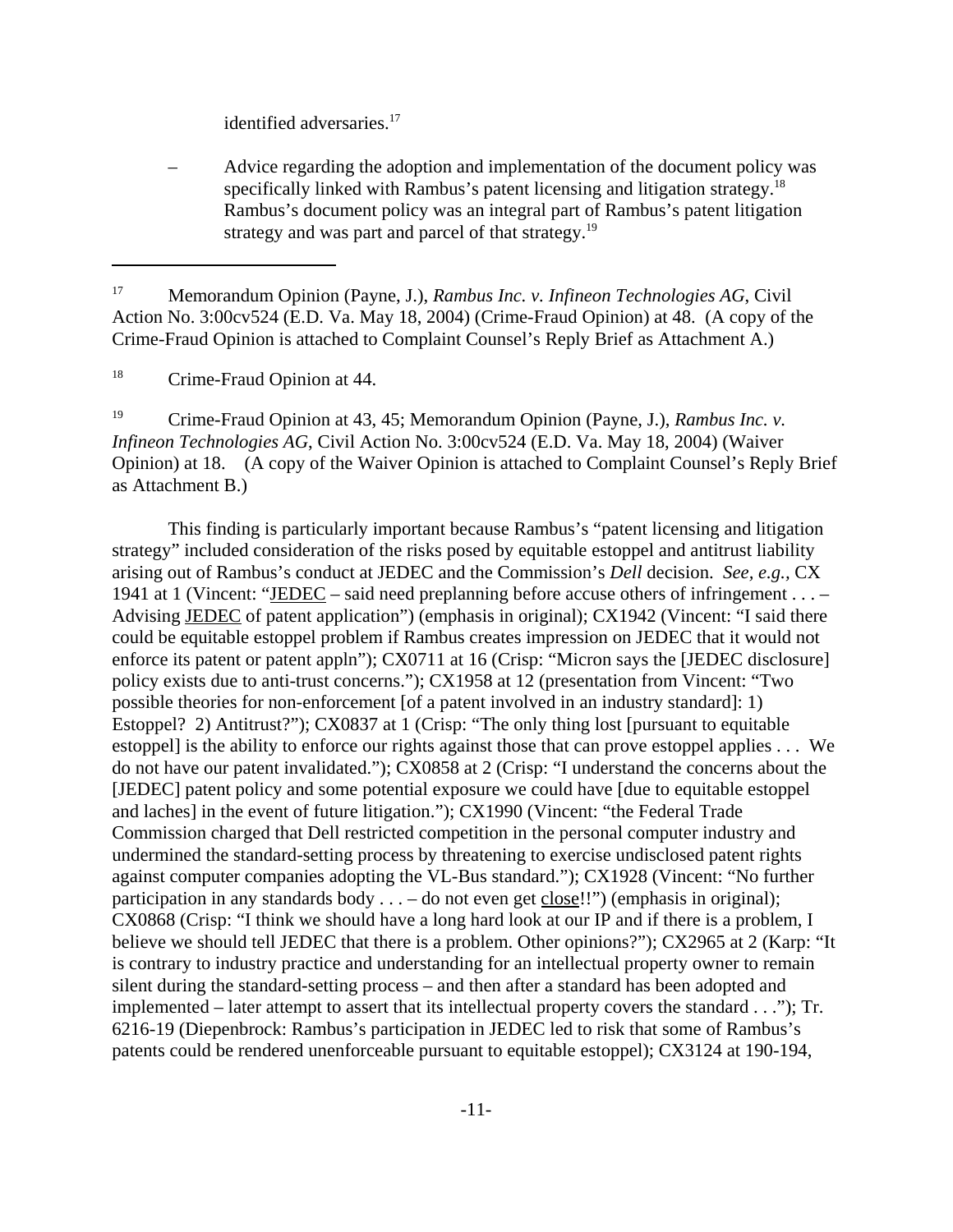- Rambus conceived of the document policy as necessary because the company was planning to embark on patent litigation against DRAM manufacturers.<sup>20</sup>
- Rambus selectively extracted part of a management presentation (as to which Rambus asserts privilege) and attached it to the affidavit of Mr. Joel Karp in this case, in an effort to convince the ALJ in this matter that Rambus's policy was not directed toward destroying documents that would be discoverable during litigation. $21$

The Spoliation Documents might be cumulative with respect to this issue of the purpose of Rambus's destruction of evidence if Rambus were to stipulate to these findings. This appears unlikely, however. As recently as the December 9 oral argument before the Commission, counsel for Rambus continued to try to portray the process and purpose of the Rambus document "retention" program as essentially innocuous. The program, said Rambus counsel, was undertaken on advice of counsel, was intended simply to dispose of things that were "not important to keep," and was motivated by a desire to reduce the burden of reviewing "unimportant or irrelevant documents" when complying with subpoenas.<sup>22</sup> If the Commission were to entertain Rambus's argument, $^{23}$  the Spoliation Documents appear to be directly relevant to a contested issue.

<sup>196-198 (</sup>Vincent: he informed Crisp and others that, pursuant to equitable estoppel and the *Dell* order, Rambus's participation in JEDEC could lead to its patents being held unenforceable).

<sup>&</sup>lt;sup>20</sup> Waiver Opinion at 18.

<sup>&</sup>lt;sup>21</sup> Waiver Opinion at 8.

<sup>22</sup> Oral Argument at 158-59.

<sup>&</sup>lt;sup>23</sup> The Commission should disregard Rambus's argument because factual findings to the contrary have already been conclusively entered in this matter and Rambus did not appeal those findings. Order Granting Complaint Counsel's Motion for Collateral Estoppel (February 26, 2003) at 5.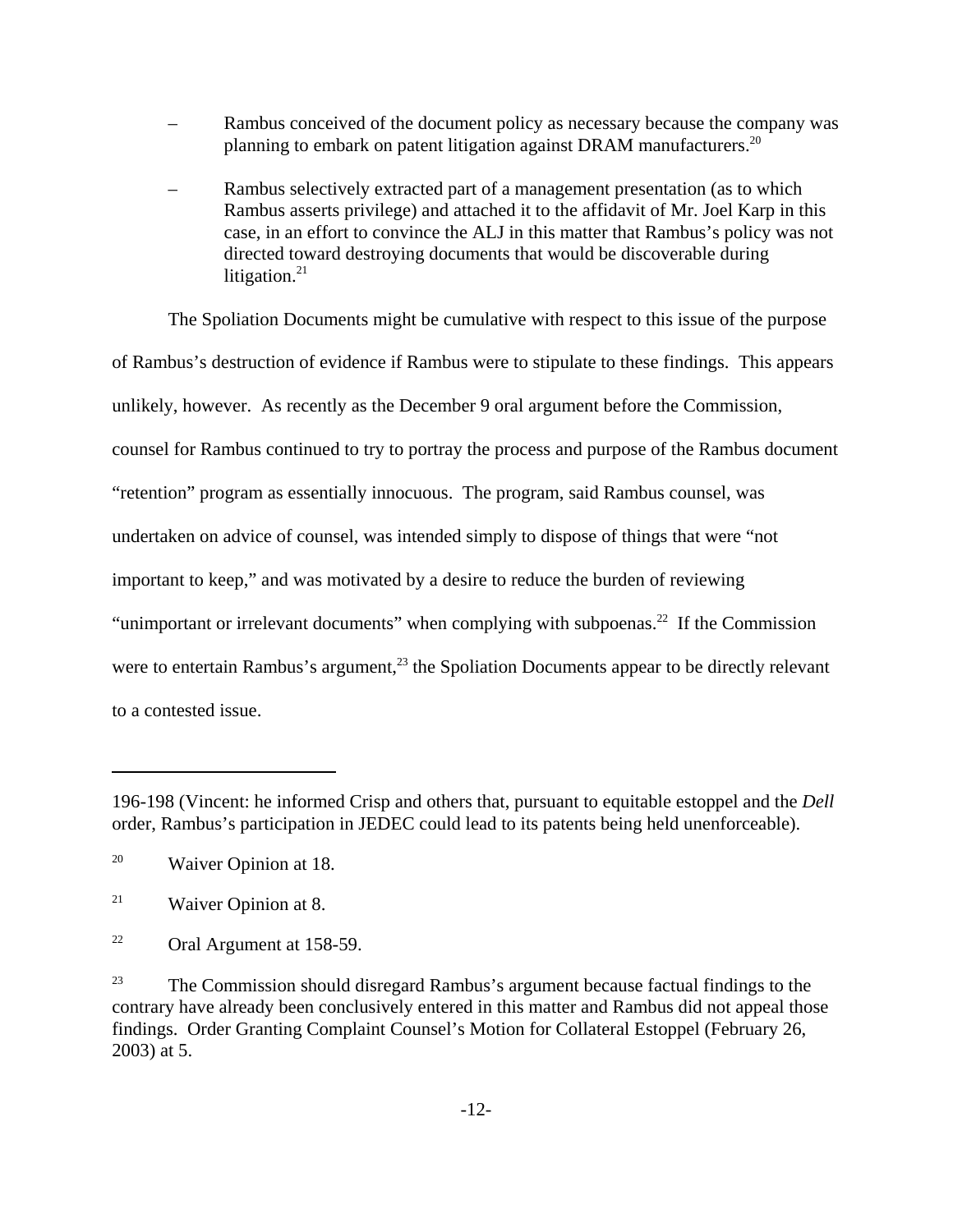The Spoliation Documents might nevertheless be cumulative with respect to the issue of Rambus's motivations if the Commission were to conclude, on the basis of the record already developed in this proceeding, that the process and purpose of the Rambus document program was as characterized by Judge Payne.<sup>24</sup> *See* Attachment A, Sections 1, 2 and 3 for a list of that evidence.<sup>25</sup> If the Commission is not prepared to enter Judge Payne's findings in this matter on the basis of the record evidence, however, the Spoliation Documents cannot be considered cumulative.

<sup>25</sup> *See also* Complaint Counsel's Motion for Default Judgment Relating to Respondent Rambus's Willful, Bad-Faith Destruction of Material Evidence (filed on December 20, 2002); Memorandum by Rambus Inc. In Opposition to Complaint Counsel's Motion for Default Judgment (January 13, 2003); Complaint Counsel's Corrected Reply to Rambus Inc.'s Memorandum in Opposition to Motion for Default Judgment (January 27, 2003); Order on Complaint Counsel's Motions for Default Judgment and for Oral Argument (February 26, 2003); Order Granting Complaint Counsel's Motion for Collateral Estoppel (February 26, 2003).

 $24$  Judge Payne's findings are consistent with those entered in this matter by Judge Timony. Judge Timony noted that the implementation of the Rambus document program was begun through presentations to Rambus employees by Rambus Vice-President Joel Karp, who had responsibility for preparation and strategy for Rambus patent enforcement; that the program gave little guidance to employees about what documents they should keep and what they should purge; that no instruction was given to Rambus employees to retain documents relevant to future litigation; and that employees were not instructed to create and retain an inventory of the documents purged. Order on Complaint Counsel's Motions for Default Judgment (Feb. 26, 2003) at 3-4. Judge Timony's ruling gave Rambus the opportunity to rebut the adverse presumptions on these issues at trial, but as noted above Judge McGuire did not find that these presumptions had been rebutted by Rambus. Judge Payne's findings, based on his review of the Spoliation Documents, went beyond those of Judge Timony in one critical area. Judge Timony found that the evidence before him did not establish that Rambus's document retention policy was a "sham", but instead found that Rambus acted with "gross negligence concerning and reckless disregard of its obligations to preserve documents relevant to possible litigation." Order on Complaint Counsel's Motions for Default Judgment and for Oral Argument (entered below February 26, 2003) at 8. In contrast, Judge Payne found, on the basis of the Spoliation Documents that have been withheld in this matter, that Rambus acted intentionally and strategically, as "part and parcel of its litigation strategy." Crime-Fraud Opinion at 43-45, 48; Waiver Opinion at 18.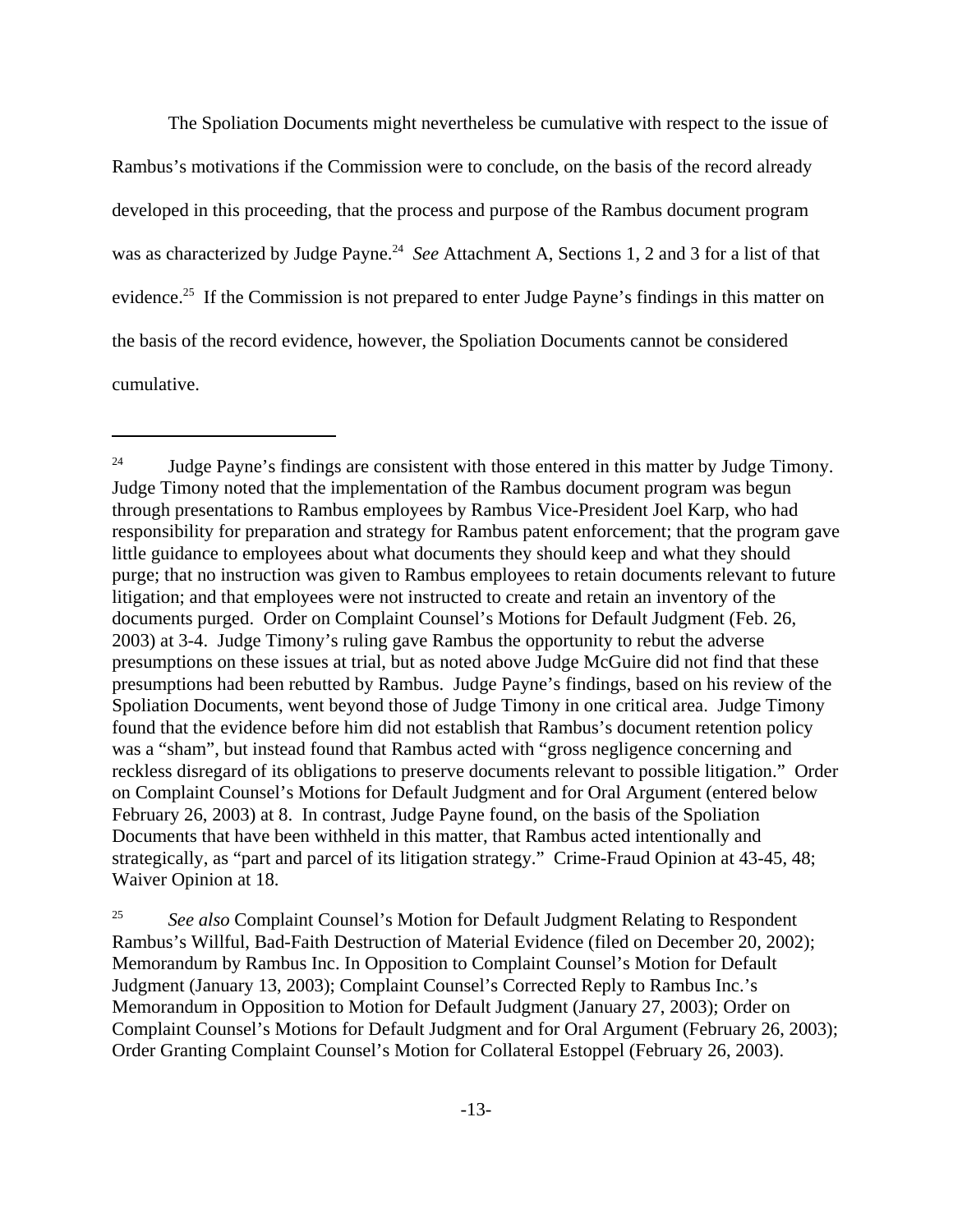# **B. The Spoliation Documents Do Not Appear To Be Cumulative Regarding the Content of the Destroyed Documents, Which Is Largely Unknown.**

Again, because Rambus has refused to give Complaint Counsel access to the Spoliation

Documents, it is impossible for Complaint Counsel to say whether those documents are

cumulative regarding the substance of the evidence that was destroyed. Judge Payne's review of

the Spoliation Documents, however, indicate that the Spoliation Documents may relate to more

than simply the process by which the policy was developed and implemented.<sup>26</sup> Judge Payne

found that:

- Rambus's spoliation of evidence was voluminous and was on an enormous scale, sweeping up and purging millions of documents under the control of Rambus, both at its own facilities and in the offices of its retained outside patent counsel; $^{27}$
- In addition to Shred Day 1998, Rambus also conducted Shred Days in 1999 and 2000;28
- The destroyed documents include many of the kinds of documents usually generated in the course of business that contain information that is useful in ascertaining truth and in testing the validity of positions taken in litigation; $^{29}$
- The destroyed documents included many kinds of documents with potential relevance to this case, including e-mail communications, notes of license negotiations, contract drafts, documents about activities at JEDEC, reverse

<sup>26</sup> *See generally* Crime-Fraud Opinion at 33-35.

<sup>27</sup> Crime-Fraud Opinion at 43.

<sup>28</sup> Crime-Fraud Opinion at 15, 34-35. *See also* CX1051; CX1052; Oral Argument at 163 (according to Rambus counsel, in 1998 Rambus destroyed documents amounting to the equivalent of "two very full trash cans per employee per month"); Conference Transcript (Attachment F) at 10-11, 17, 25, 53-54, 57.

<sup>29</sup> Crime-Fraud Opinion at 46.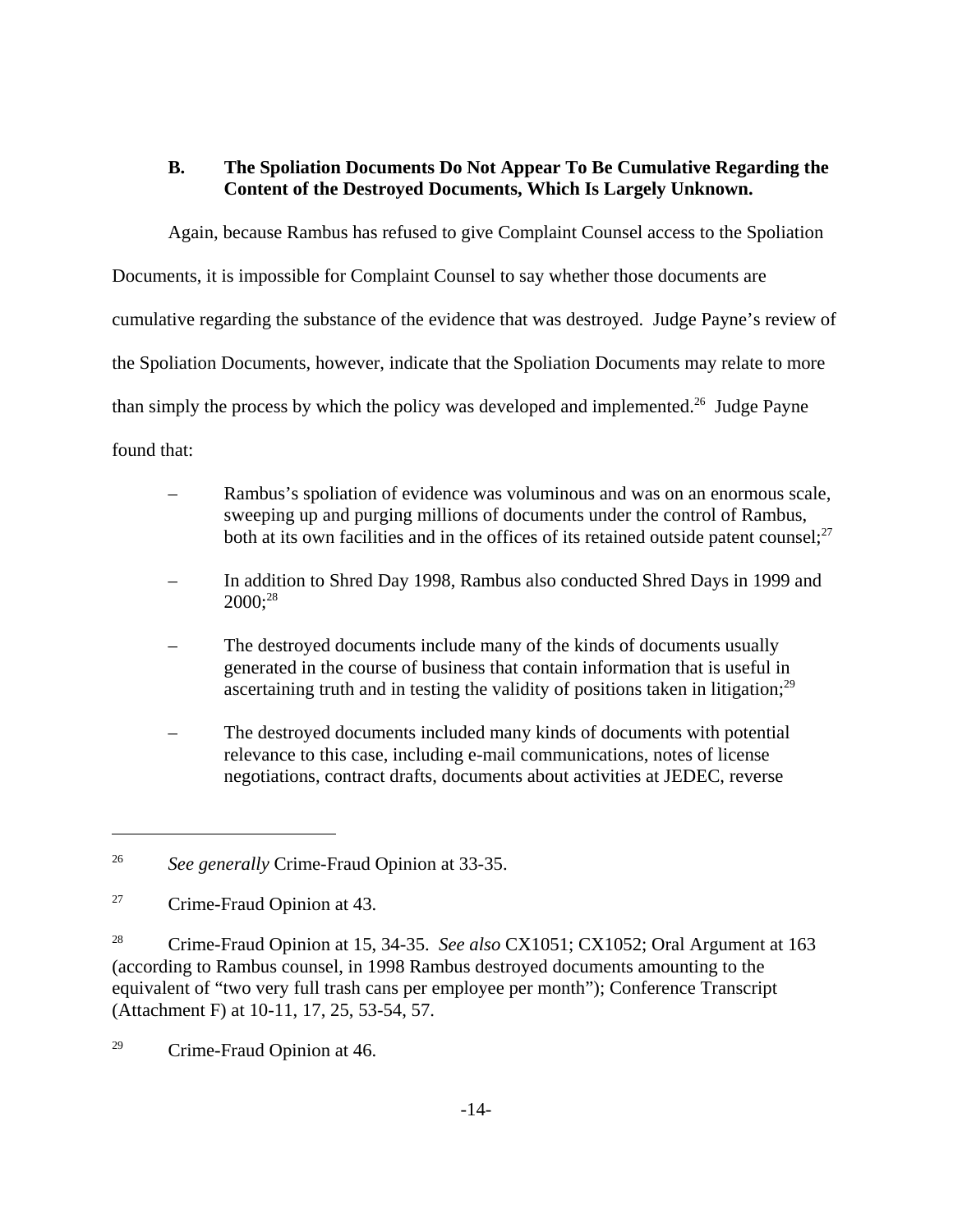engineering documents, claim charts, and other infringement-related documents.<sup>30</sup>

Rambus argues that these findings were largely based on documents already in evidence in this matter. Complaint Counsel acknowledge that there is sufficient evidence in this record to support almost all of these findings. See Attachment A, Section 4. Complaint Counsel expect that the Spoliation Documents might contain additional evidence, however, that would further detail the extent of Rambus's document destruction and further support these findings. In particular, it appears that the Spoliation Documents contain evidence regarding Shred Day 1999 and Shred Day 2000 that is not contained in the current record. Crime-Fraud Opinion at 15, 31- 32; Conference Transcript (Attachment H) at 10-11, 17 (Rambus shredded millions of pages of documents in 2000), 53-54, 57 (documents collected in burlap sacks; shredding company retained to destroy documents).

Again, the Spoliation Documents might be cumulative if Rambus were to stipulate to the entry of Judge Payne's findings in this matter, the application of Judge Timony's presumptions, and the application of appropriate additional presumptions. See Memorandum in Support of Infineon's Motion to Dismiss (Attachment D) at 55-58 (setting forth appropriate presumptions based on contents of the Spoliation Documents). The Spoliation Documents might also be cumulative if the Commission were to find that the record evidence supports entry of Judge Payne's findings in this matter, the reimposition of Judge Timony's presumptions, and the application of additional appropriate presumptions. *See* Attachment A, Section 4.

Rambus continues to contest these issues, however. At oral argument, counsel for

<sup>30</sup> *Id*. at 46.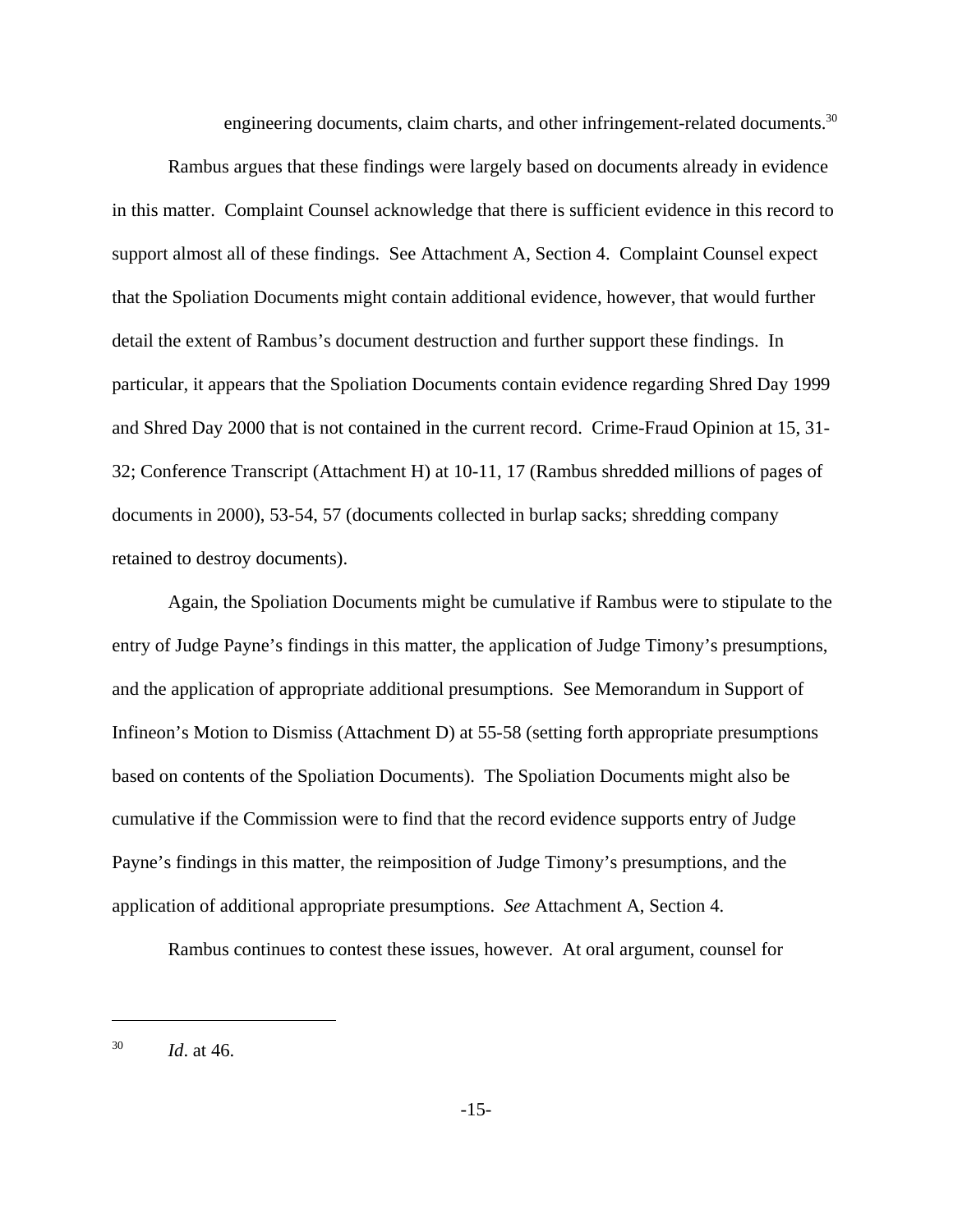Rambus argued that there is no evidence that any relevant documents are actually missing. Oral Argument at 159, 161. This is simply untrue.

For example, all but one-and-a-half lines of what potentially might have been one of the most important documents in this case has disappeared. In 1993, Rambus expected that JEDEC might propose to use on-chip PLL/DLL technology, and Richard Crisp and Vice President Allen Roberts worked with patent counsel Lester Vincent to file a patent application to cover an SDRAM using this technology. In September 1994, Richard Crisp urgently reported to his management that NEC had proposed that JEDEC use on-chip PLLs in the next-generation standard. CX0711 at 36. He concluded by asking, "What is the exact status of the patent with the PLL claim?" CX0711 at 37. What did Vice President Roberts say in response? A surviving fragment of his e-mail tells us that he wrote about plans to enforce Rambus's expected patent against future generation SDRAMs and the likelihood of litigation if they were to do so. CX0757 at 1 (Roberts: "So if we want to fight this one (after the claim is issued), we better stock up our legal warchest."). What else did he say? Did the missing e-mail contain a discussion of the risk of equitable estoppel? Did it discuss Rambus's understanding of JEDEC's patent policy, Rambus's obligations to disclose to JEDEC, or the availability of alternative technologies should Rambus disclose? We'll never know.31

Counsel for Rambus also assert that all of the expected types of documents exist,

<sup>&</sup>lt;sup>31</sup> Rambus has produced very few e-mails from Vice President Roberts. Multiple e-mails sent by Roberts survive, in whole or in part, only as fragments of embedded text in e-mails written by Richard Crisp or others. CX0757; CX0763; CX0764; CX0765; CX0770; CX0835. We'll never know whether those embedded fragments are complete, or what other Roberts emails have disappeared entirely.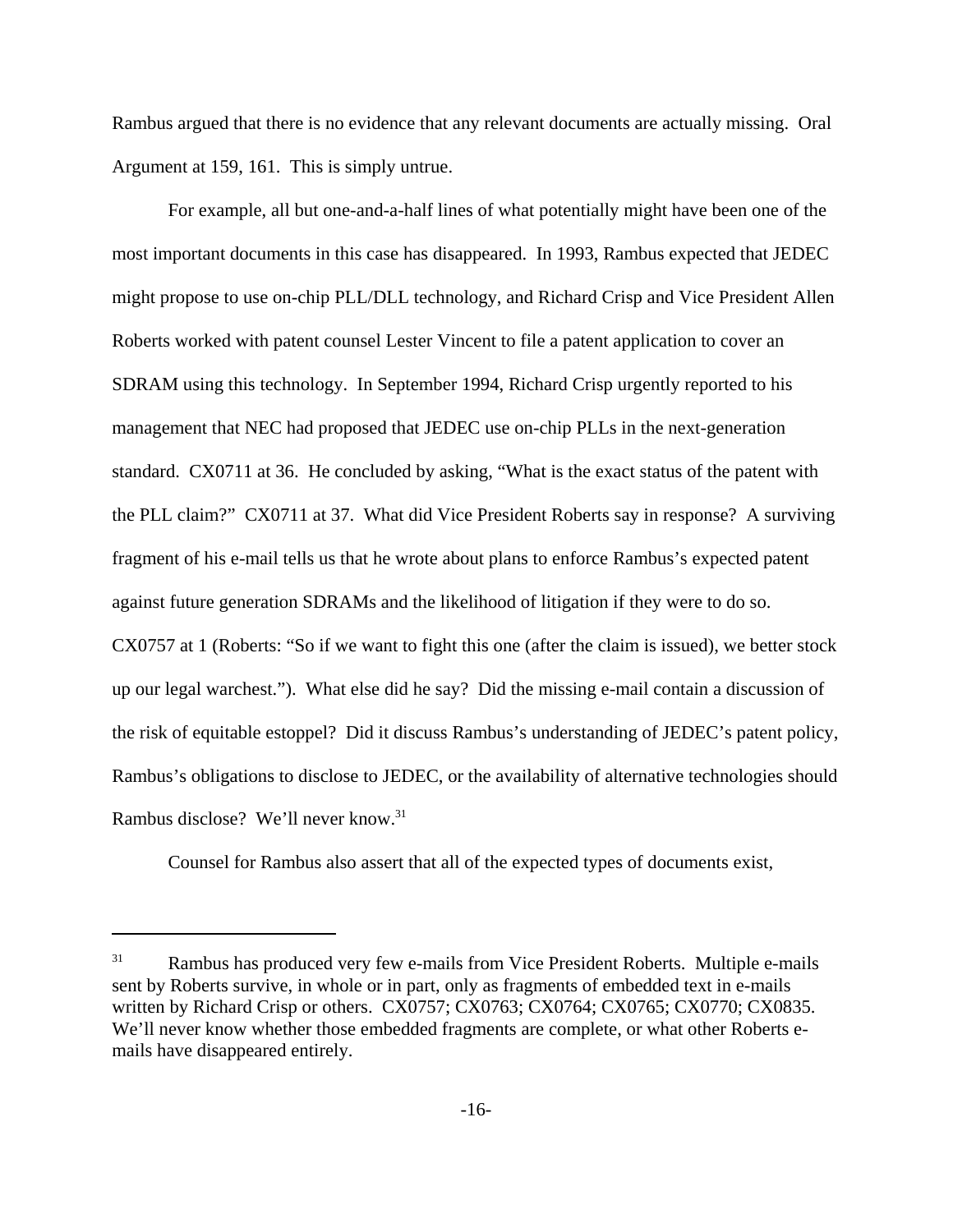"including all of Richard Crisp's e-mails from all the meetings that he attended at JEDEC."<sup>32</sup> Again, this is simply not correct. In fact, we are missing reports from Richard Crisp and Billy Garrett (Rambus's alternate representative at JEDEC) from three of the most important JEDEC meetings:<sup>33</sup>

- 1. **July 1992:**<sup>34</sup> This meeting (attended by Richard Crisp and Vice President David Mooring) was the first after Richard Crisp spoke directly to Lester Vincent about adding claims to Rambus's pending patent applications regarding programmable CAS latency and burst length.<sup>35</sup> It was also the first JEDEC meeting after Rambus CEO Geoff Tate's draft business plan, which stated, "we believe that Sync DRAMs infringe on some claims in our filed patents; and that there are additional claims we can file for our patents that cover features of Sync DRAMs. Then we will be in position to request patent licenses (fees and royalties).  $\ldots$ <sup>36</sup> At this meeting, JEDEC voted to adopt programmable CAS latency and burst length. When asked to explain Rambus's no vote, Richard Crisp gave an unpersuasive technical explanation, but never disclosed Rambus's patent position.37
- 2. December 1992<sup>:38</sup> At this meeting (attended by Richard Crisp and Vice President David Mooring), Chairman Townsend showed and described the language being

 $32$  Oral Argument at 160-61 ("Those Crisp e-mails] are there. You can look at the dates on which there were meetings and you can look at the dates on which he wrote e-mails and you can find the correspondence between those two.")

<sup>33</sup> Crisp's regular practice was to prepare such reports for his management. *See, e.g.,* Tr. 3139 (Crisp).

<sup>34</sup> *See* JX0013 (Minutes of JEDEC 42.3 Meeting (7/21/1992)).

<sup>&</sup>lt;sup>35</sup> CX1947 (Vincent: "Richard has claims for cases we have filed plus claims for divisionals."); *see also* CX1946 (Vincent: "Richard Crisp wants to add claims to original application . . . to control latency output timing . . . check whether original application has blocks  $(?)$ ").

<sup>36</sup> *See* CX0543A at 17.

 $37$  JX0013 at 9-11.

<sup>38</sup> *See* JX0014 (Minutes of JEDEC 42.3 Meeting (12/9/1992)).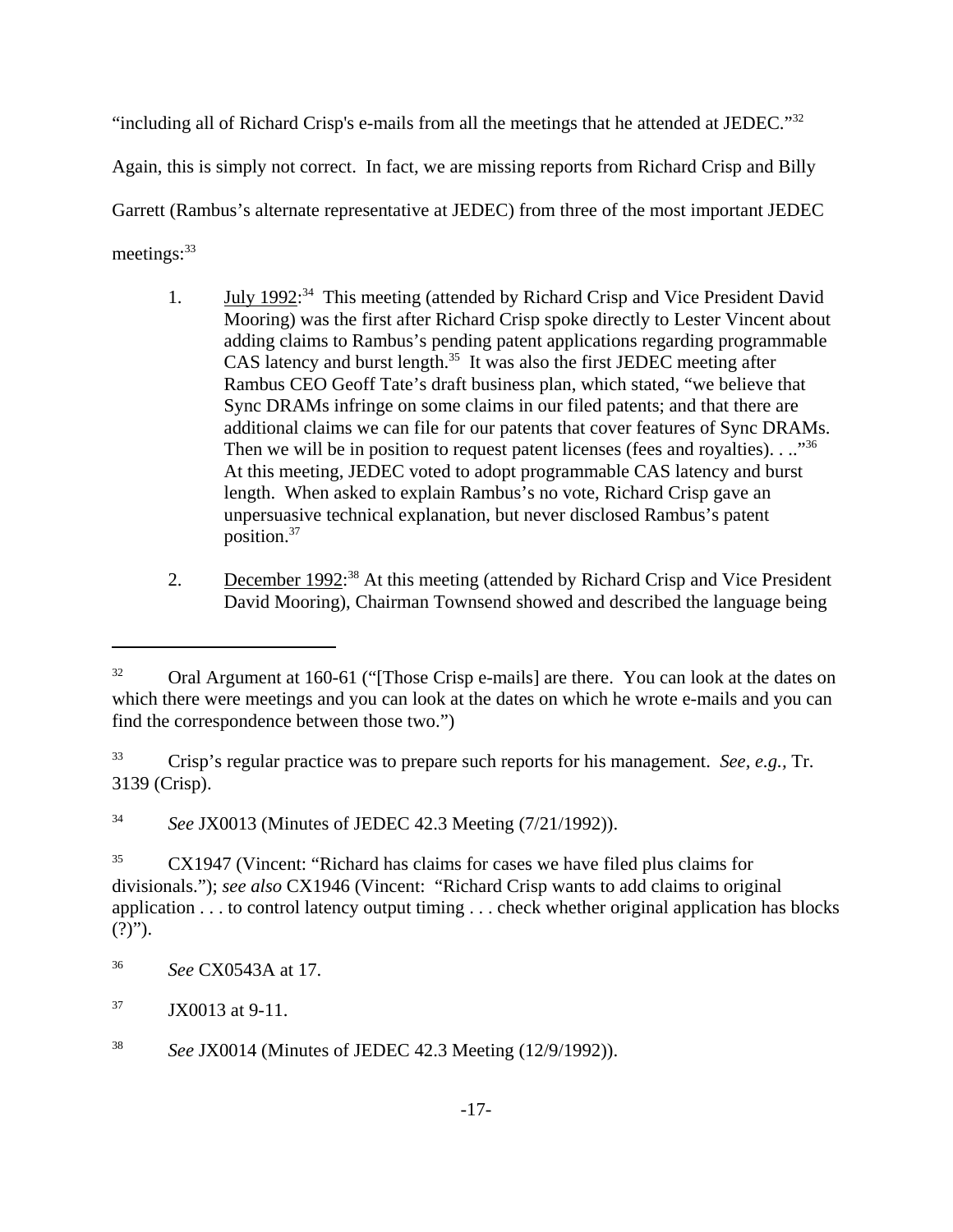added to the JEDEC Manual (issued in 1993 as the 21-I Manual) including the statement, "the obligation of all participants to inform the Committee of any knowledge they may have of any patents, or pending patents, that might be involved in the work they are undertaking."<sup>39</sup> This was also the meeting at which Gordon Kelley of IBM stated his concern that certain "offenders" had not disclosed pending patents on a timely basis.40

3. March 1993:<sup>41</sup> At this meeting (attended by Billy Garrett), the JEDEC JC-42.3 Subcommittee adopted the package of features that made up the SDRAM standard and forwarded the package to the JEDEC Council for final approval. This was the final JEDEC meeting before Lester Vincent completed and filed the amendment to Rambus's pending '651 application, which was intended to cover programmable CAS latency as adopted by JEDEC.

Crisp's and Garrett's reports regarding these meetings could have provided evidence

regarding Rambus's understanding of JEDEC's patent disclosure policy, whether Rambus

considered making any patent disclosure, Rambus's understanding of potential alternative

technologies for programmable CAS latency and programmable burst length, Rambus's

expectation of what JEDEC would have done had Rambus made a patent disclosure, and

Rambus's intentions to sue firms producing JEDEC-compliant products, among other issues, as

well as the reasons why Rambus decided not to make any patent disclosure to JEDEC.<sup>42</sup>

Other regularly-prepared documents are also missing. For example, Rambus has never

 $41$  JX0015 (Minutes of JEDEC 42.3 Meeting  $(3/3-4/1993)$ .

<sup>39</sup> *Id.* at 3, 25.

<sup>&</sup>lt;sup>40</sup> *See CX0685* (e-mail from David Mooring to Farmwald, Tate, Roberts, Crisp and others (12/11/1992)).

<sup>&</sup>lt;sup>42</sup> Additionally, we do not have any of the meeting notes of John Dillon, Rambus's representative at the JEDEC JC-15 Committee. *See* CX0602 at 5. John Dillon is the engineer who first suggested amending Rambus's pending patent applications to cover auto-precharge because of its "high harassment value" with respect to manufacturers of SDRAM controllers. CX0738.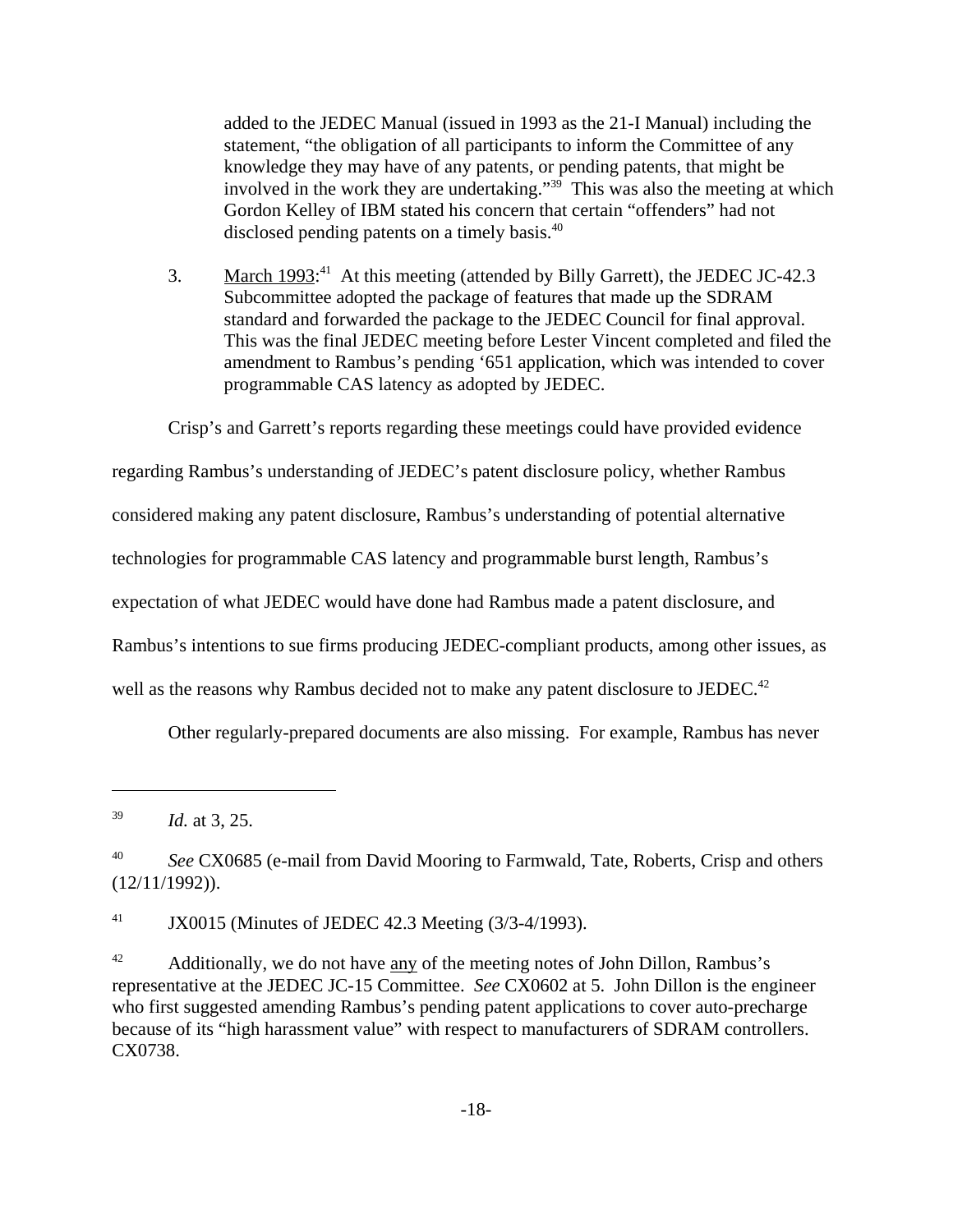produced correspondence between Rambus and outside patent counsel Lester Vincent regarding the amendments to the '961 and '490 patent applications covering programmable CAS latency and (in the case of the '961) programmable burst length. $43$ 

Counsel for Rambus admits that we have no way of knowing what "one-off" documents might have been destroyed (Oral Argument at 161), but nevertheless insists that nothing is missing. Of course, neither Complaint Counsel, nor the Commission, nor even Rambus, has any way of knowing what "one-off" documents are missing.<sup>44</sup> Yet there are strong indications that

CX0686 (Crisp e-mail regarding adding claims covering programmable CAS latency and on-chip PLL/DLL);

CX0757 at 1 (Roberts: "So if we want to fight this one (after the claim [covering PLL on

<sup>&</sup>lt;sup>43</sup> Rambus has argued that Complaint Counsel has failed to prove that Richard Crisp had "actual knowledge" of the specific claims contained in Rambus's pending patent applications. *See* Brief of Appellee and Cross-Appellant Rambus Inc. at 25. But Complaint Counsel has demonstrated that Lester Vincent sent Richard Crisp copies of the amendments to the '651 and '692 applications (on both of which Crisp had been involved). CX1957 (attaching draft amendments to the '961, which were subsequently transferred and filed on the '651); CX1961. Since Crisp was the individual who first suggested amending patent applications to cover programmable CAS latency and burst length, Vincent most likely sent copies of the '961 and '490 applications to Crisp as well. In light of its document destruction, Rambus shouldn't be permitted to hide behind the absence of correspondence relating to the amendments to the '961 and '490 applications and argue that there has been a failure of proof.

<sup>44</sup> Indeed, Rambus showed in the *Infineon* litigation that it is incapable of reliably representing that no relevant documents are missing. In that litigation, Rambus represented to Infineon (and implicitly the District Court) that it had produced all relevant documents that it had. Rambus later discovered a substantial quantity of highly relevant documents – including some of the most important documents in this case – that it had failed to produce. Rambus claimed that it was unaware of the existence of these documents until they were inadvertently discovered on a server. These documents – the existence of which Infineon, the District Court, the Federal Circuit, and purportedly even Rambus did not suspect – included such central documents as:

CX0738 (Dillon: "high harassment value" of adding patent claims covering autoprecharge on SDRAMs);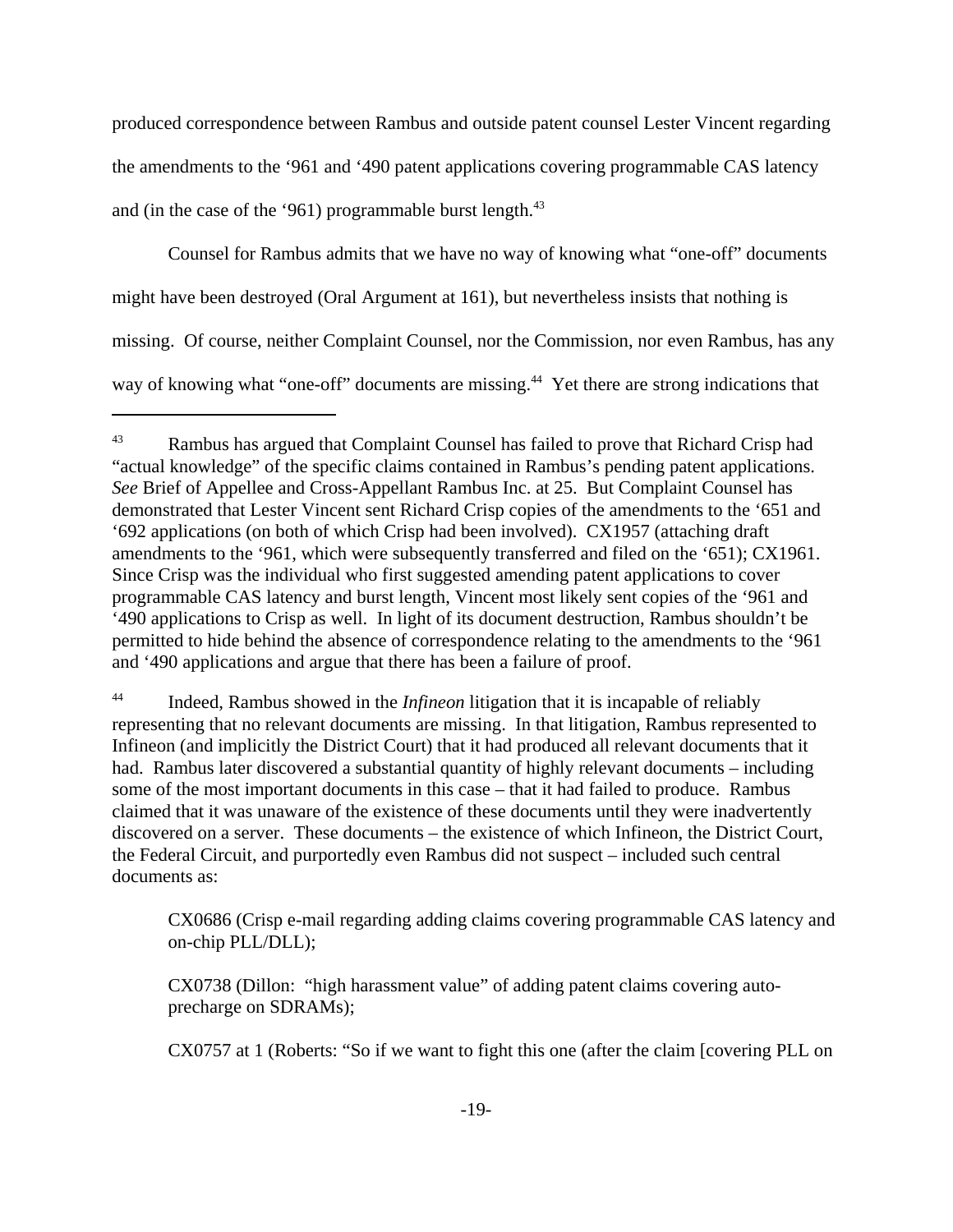a DRAM] is issued), we better stock up our legal warchest.");

CX0757 at 1 (Crisp: "It seems likely we will have to fight litigation at some point in the future [in areas such as on-chip PLL and programmable CAS latency]. . . . I think it is very important to go after one we are certain we can win first.");

CX0763 (Crisp: "I would hope we would sue other companies [for using on-chip PLL]");

CX0783 (Crisp: "I certainly do not want to bring this intellectual property issue up without careful consideration. I especially do not want it all over JEDEC.");

CX0835 (Crisp: "Let the IP war begin");

CX0837 at 1 (Crisp: "regarding Tony's worst case scenario regarding [equitable] estoppel: The only thing lost is the ability to enforce our rights against those that can prove estoppel applies.");

CX0858 at 2 (Crisp: "I understand the concerns about the [JEDEC] patent policy and some potential exposure we could have in the event of a future litigation.");

CX0867 (Tate: "prepare the minefield");

CX0868 (Crisp: "I think we should have a long hard look at our IP and if there is a problem, I believe we should tell JEDEC that there is a problem. Other opinions?").

CX0899 at 1 (Crisp: depending on how SyncLink uses dual-edge clocking, "they may get into trouble with our '327 patent");

CX0903 at 2 (Crisp: "Open standards seem at odds with [Rambus's] business model"; "The job of JEDEC is to create standards which steer clear of patents which must be used to be in compliance with the standard whenever possible."); and

CX1084 (Crisp: "ddr meaning . . . Doubled DRAM Royalties (for Rambus)").

*See* Affidavit of Avery W. Gardiner (2/19/03) and Affidavit of Karma M. Giulianelli (2/20/03), (originally filed with Memorandum In Support of Complaint Counsel's Motion to Compel an Additional Day of Deposition Testimony of Richard Crisp (2/21/03)).

Indeed, in the height of irony, among Rambus's forgotten documents were those describing "Shred Day 1998," which included the following: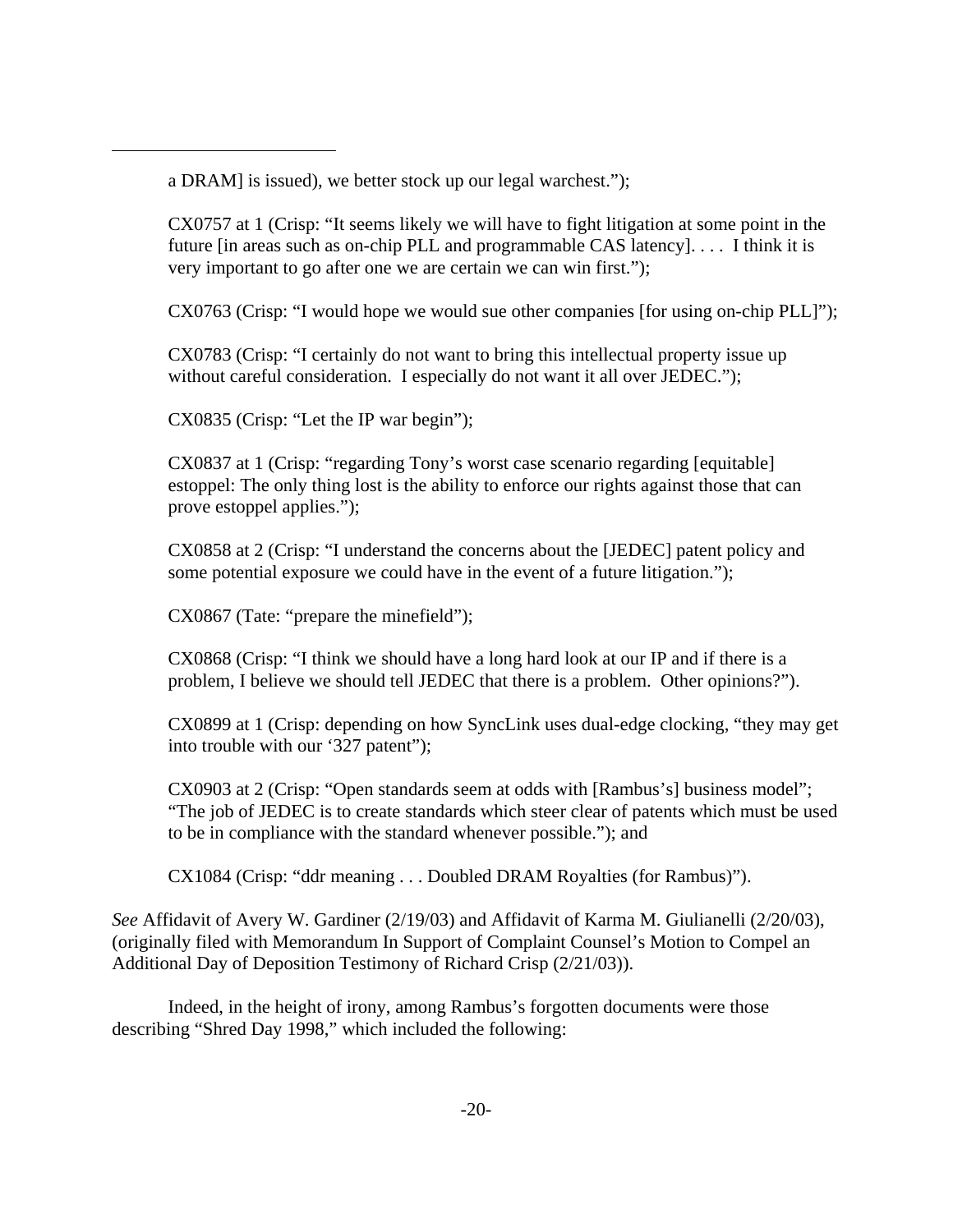many such "one-off" documents have been destroyed. As one example, in October 1992, Richard Crisp reported to Rambus's Board of Directors regarding "the SDRAM status at JEDEC [and] the Rambus patent strategy." CX0606 at 2. No copy of this presentation or any other documents relating to this presentation have ever surfaced. Documents relating to this presentation could have revealed Rambus's understanding of the patent disclosure policy at JEDEC, Rambus's evaluation of the feasibility of alternatives to the technologies in the JEDEC standard, Rambus's understanding of what would have happened at JEDEC had Rambus disclosed its IP, Rambus's patent licensing and litigation strategy, and the reasons why Rambus elected not to disclose its patent applications to JEDEC.<sup>45</sup>

Again, Complaint Counsel is not in position to know whether the Spoliation Documents

CX1051 (Larson: "Thursday is Shred Day 1998. . . . The shredding service will be here Thursday AM to begin the process.");

CX1052 (Karp: "It took about 5 hours to completely fill the shredding truck (capacity is 20,000 lbs). . . . They feel they can finish the job tomorrow.");

CX1079 (Crisp: "Hopefully someone here has [a DDR datasheet from 1996 or 1997] that hasn't fallen victim to the document retention policy :-)".

In short, Rambus was supposedly unaware of these important surviving documents when it incorrectly assured Infineon that all relevant documents had been produced. How can the Commission rely now on Rambus's assurance today that we have all relevant documents when Rambus itself has no idea of what documents have been destroyed?

<sup>45</sup> We will never know whether other one-off documents were created. For example, any analysis by Lester Vincent of the coverage of Rambus's patent applications has been lost. Similarly, in February 1996, after Rambus was informed of the Commission's proposed consent in the *Dell* matter, Richard Crisp suddenly became far more concerned about informing JEDEC of Rambus's relevant patent applications. He circulated a Micron clocking proposal, and wrote, "I think we should have a long hard look at our IP and if there is a problem, I believe we should tell JEDEC that there is a problem. Other opinions?" CX0868. We know that Rambus did not disclose. Did anybody write back with "other opinions," and overrule Crisp? We'll never know.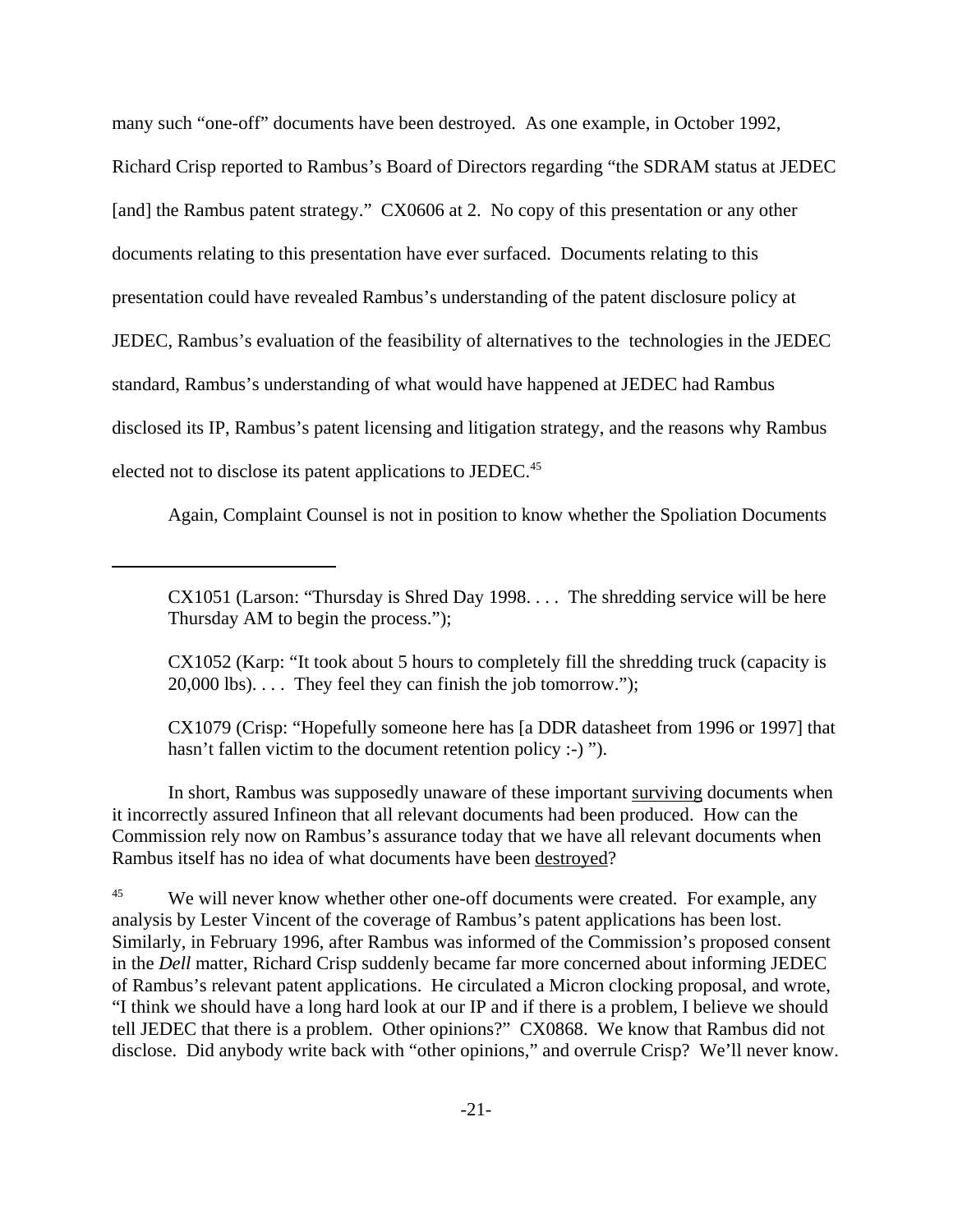are cumulative or whether they would shed further light on what documents have been destroyed. Complaint Counsel has listed in Attachment A the record evidence relating to Rambus's spoliation of evidence. Complaint Counsel respectfully submit that, at a minimum, the Commission can find that the Spoliation Documents are cumulative only if it rejects Rambus's self-serving arguments that nothing is missing, and instead concurs with the views of Judges Timony and Payne that Rambus engaged in reckless or intentional spoliation of evidence as part of its litigation strategy for asserting its patents against the JEDEC standards. If the Commission chooses to apply appropriate adverse inferences against Rambus on the basis of the record evidence of spoliation, then it may indeed be cumulative to make further inquiry about what documents in fact have been destroyed.

#### **IV. Conclusion.**

As the ultimate trier of fact it is the Commission, not Complaint Counsel, that is in the position to best determine whether the Spoliation Documents withheld by Rambus and sought by Complaint Counsel are unnecessarily cumulative of the record already developed in this case. There can be little doubt, however, that the process and purpose of the Rambus document destruction remains in dispute despite the record developed below, or that documents relevant to crucial issues in this case no longer exist because of the Rambus document destruction.

As requested by the pending Complaint Counsel motion, the Commission can choose to require production of the Spoliation Documents for whatever additional illumination they may provide concerning the destruction process or the content of the documents destroyed. Alternatively, the Commission could choose to forego production of the Spoliation Documents, reinstate Judge Timony's presumptions, and apply whatever additional inferences it deems

-22-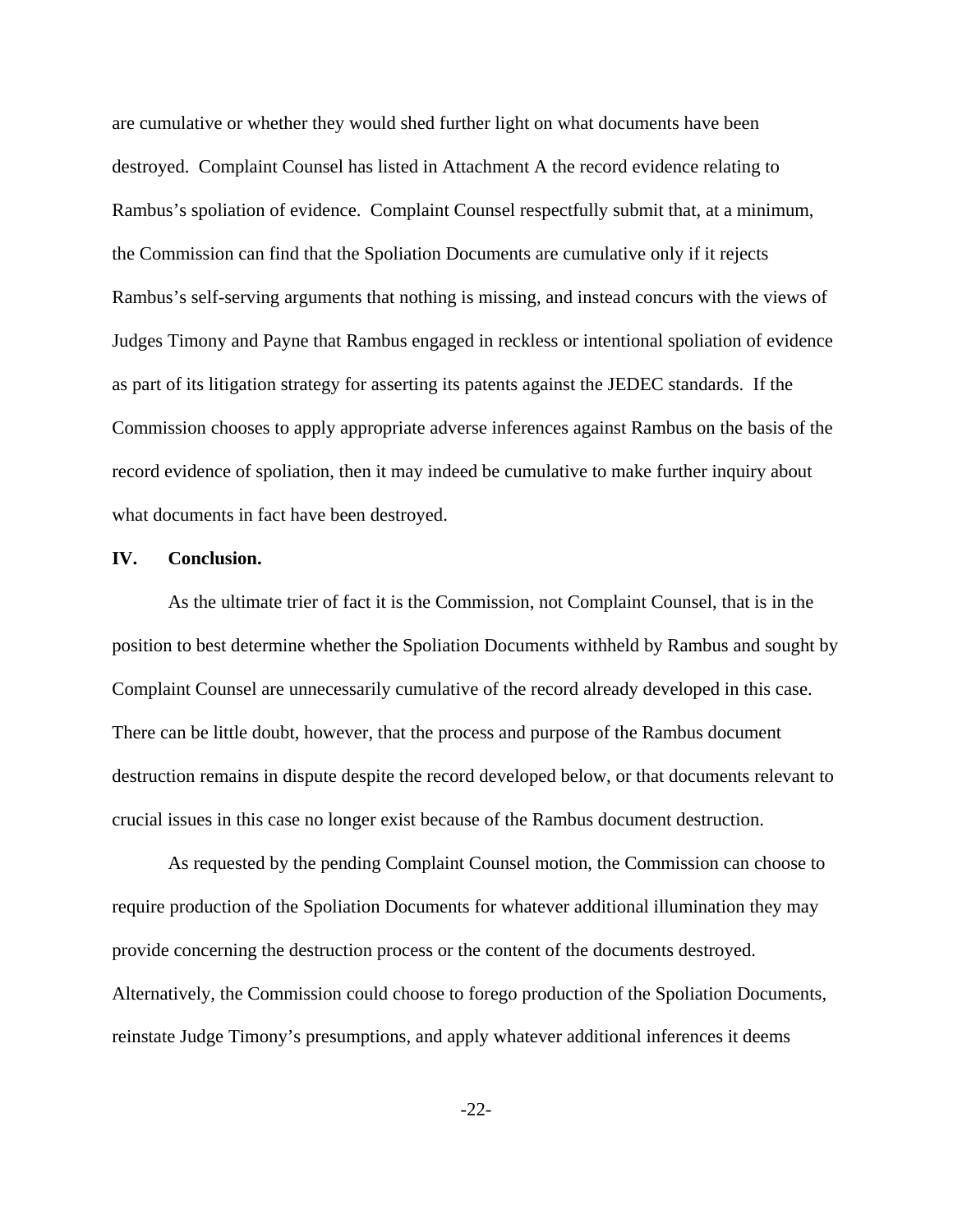appropriate when assessing the numerous fact issues implicated by the destruction of more that 20,000 pounds of documents from Rambus's files. Whatever choice the Commission makes, however, there can be little doubt that the fact of Rambus's extensive document destruction is important and crucially relevant to issues at the core of this case.

Respectfully submitted,

Geoffrey D. Oliver Patrick J. Roach Robert P. Davis

Bureau of Competition

Federal Trade Commission

Washington, DC 20008

Counsel Supporting the Complaint

\_\_\_\_\_\_\_\_\_\_\_\_\_\_\_\_\_\_\_\_\_\_\_\_\_\_\_\_\_

Date: December 22, 2004

.